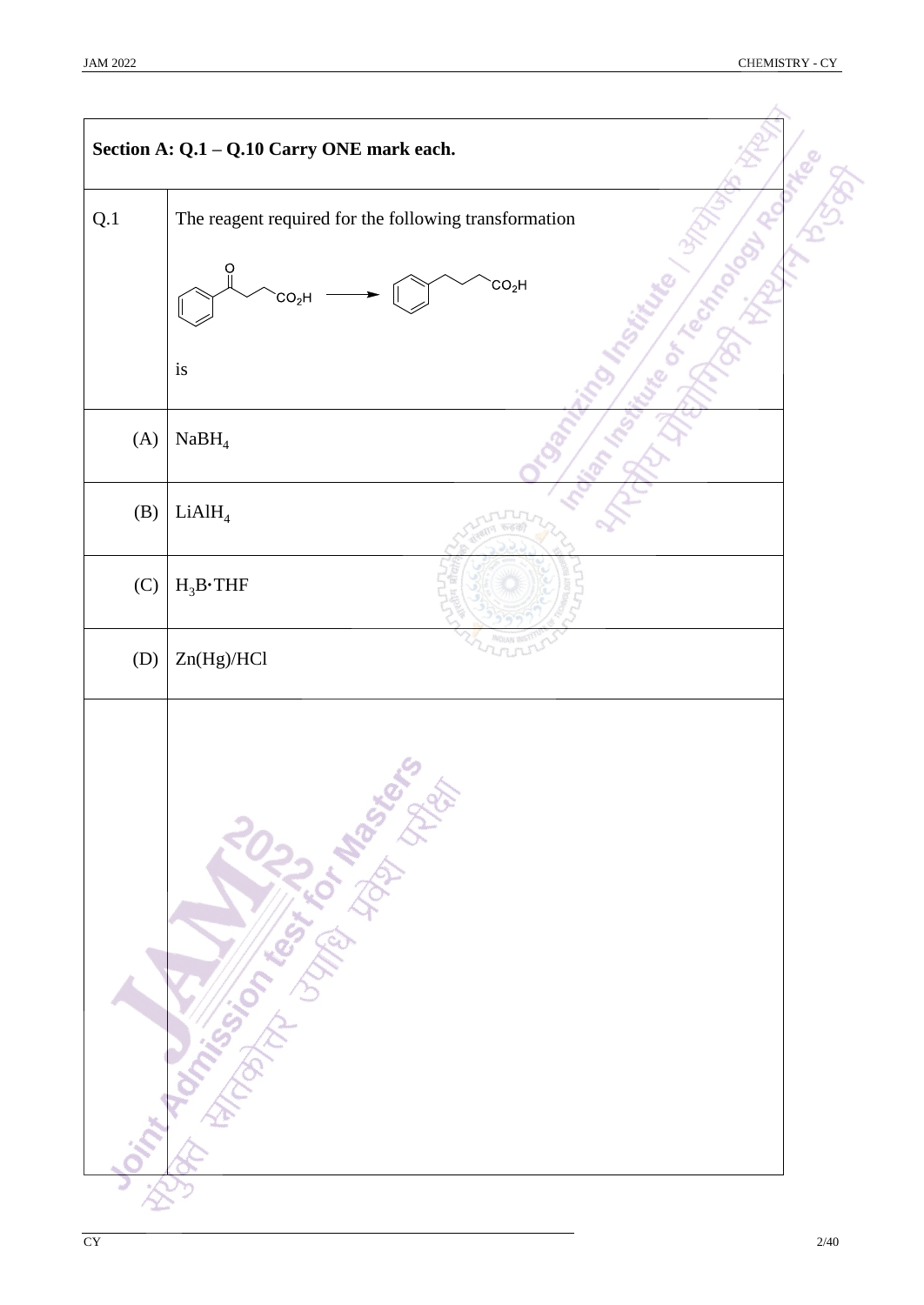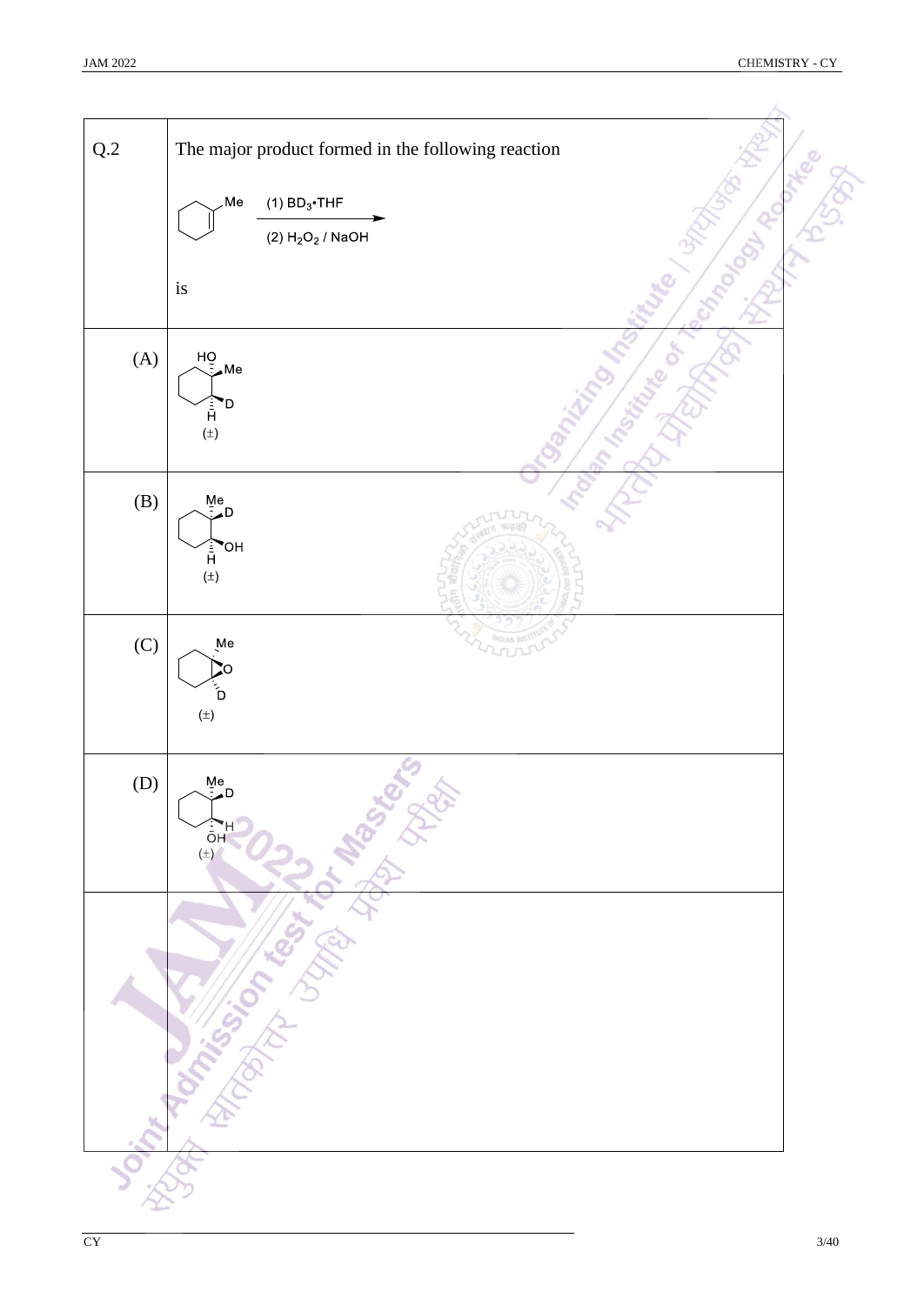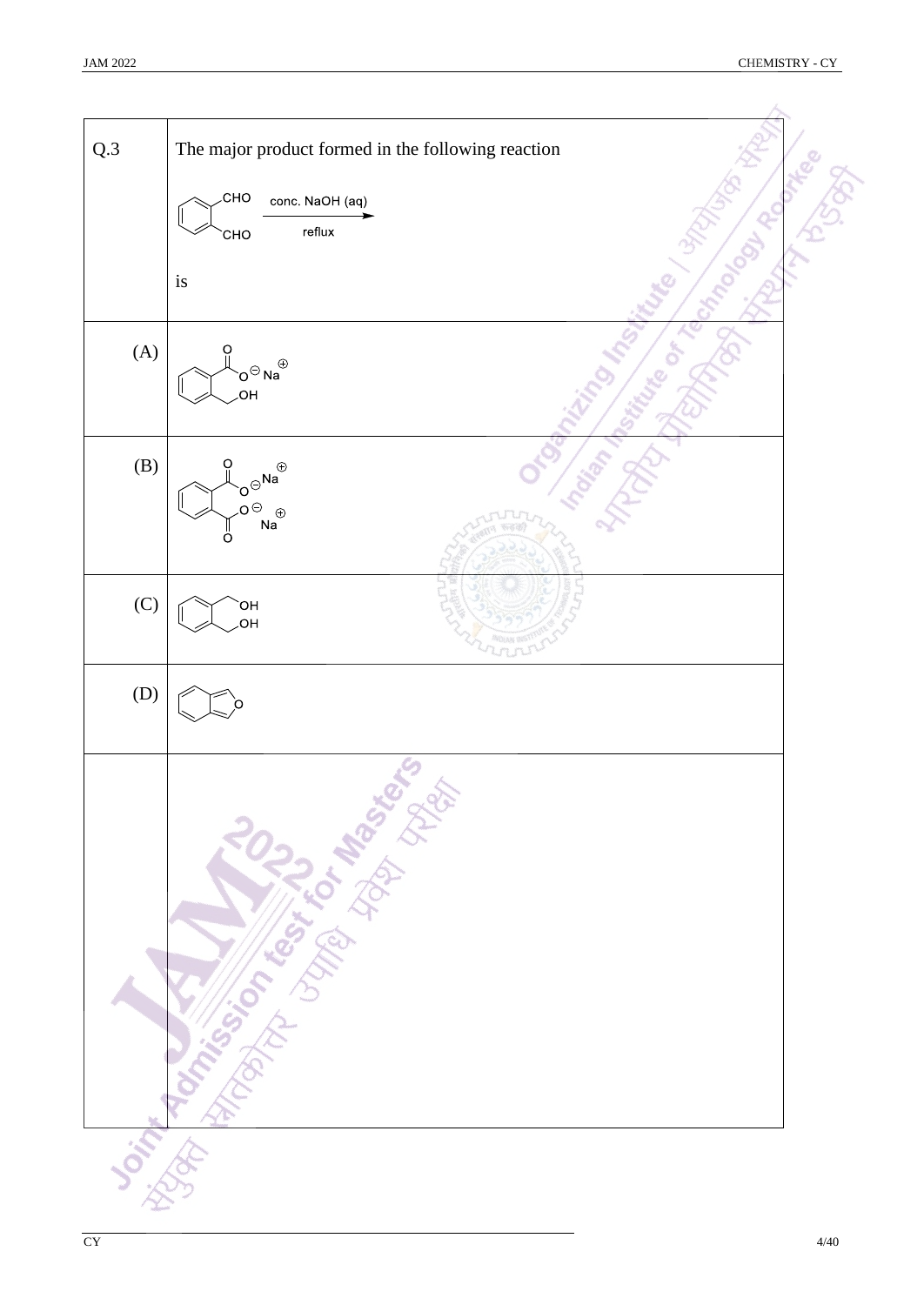| $Q.4$ | The major product formed in the following reaction |  |
|-------|----------------------------------------------------|--|
|       | $K + O_2 \rightarrow$                              |  |
|       | is                                                 |  |
| (A)   | $K_2O$                                             |  |
| (B)   | $K_2O_2$                                           |  |
| (C)   | KO <sub>2</sub>                                    |  |
| (D)   | $K_2O_3$                                           |  |
|       | <b>Joint Romance of River Avenue River</b>         |  |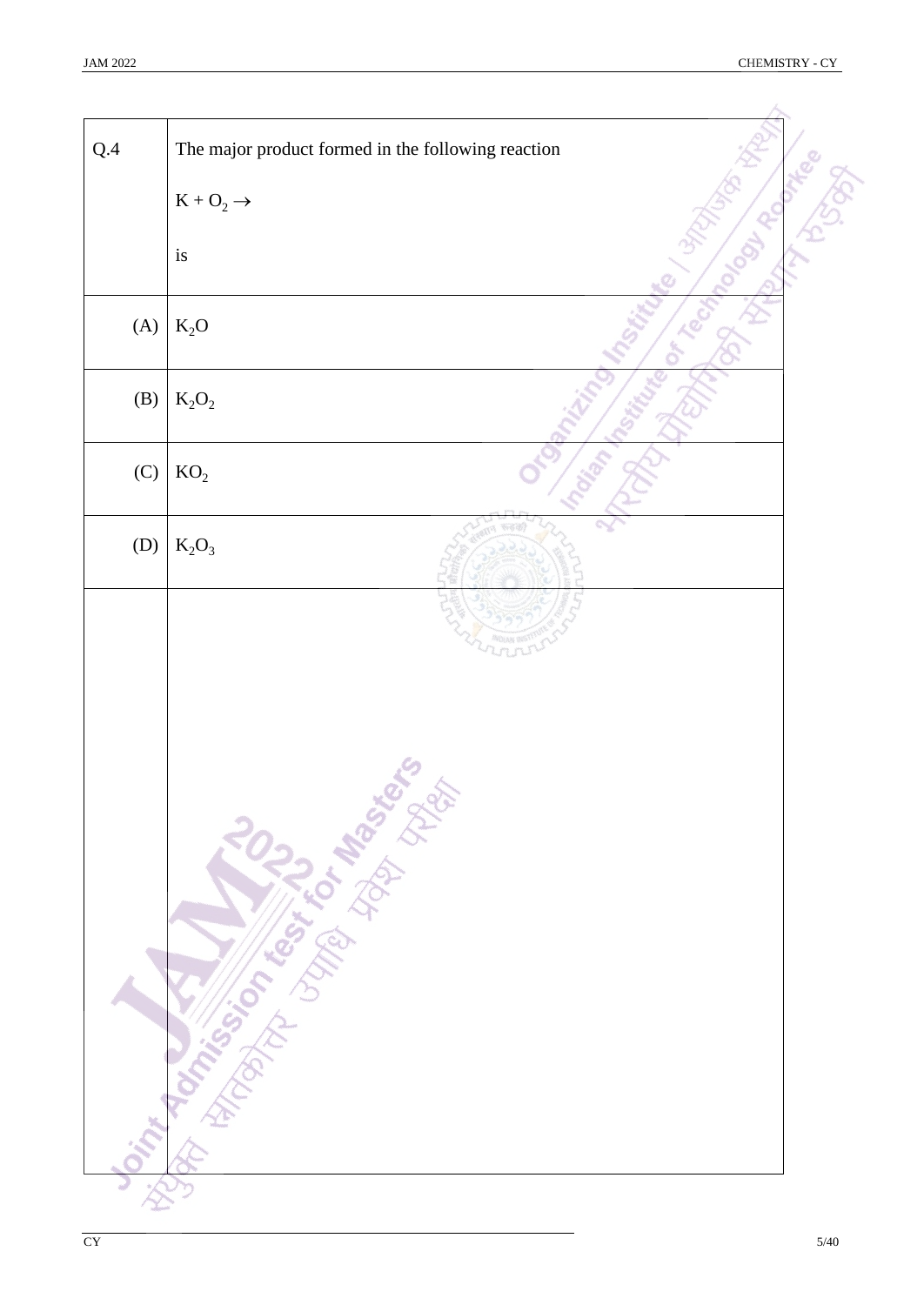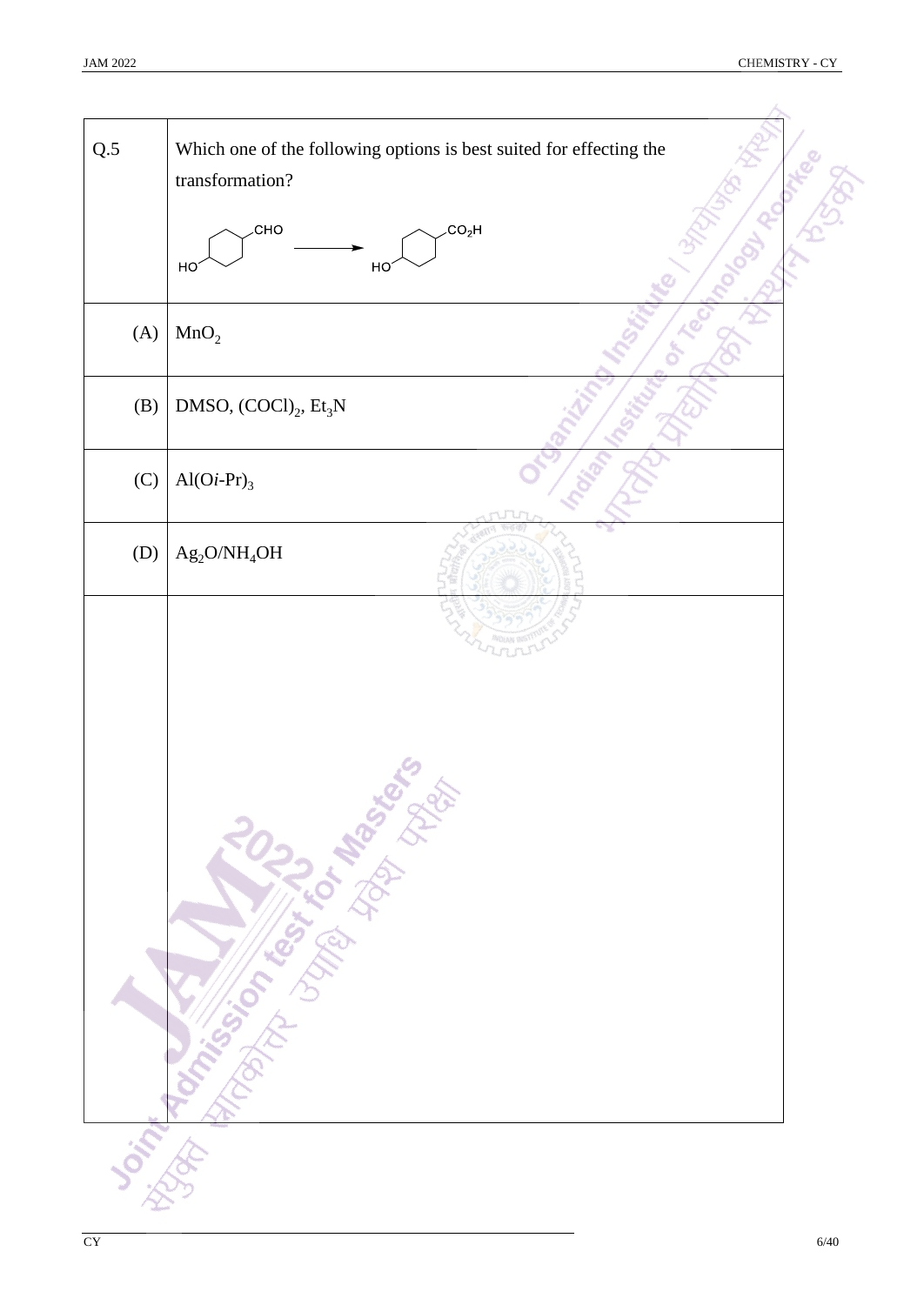| Q.6 | The structure of $[XeF_8]^{2-}$ is |  |
|-----|------------------------------------|--|
| (A) | cubic                              |  |
| (B) | hexagonal bipyramid                |  |
| (C) | square antiprism                   |  |
| (D) | octagonal                          |  |
|     | Joint Roman Library Maria States   |  |
|     |                                    |  |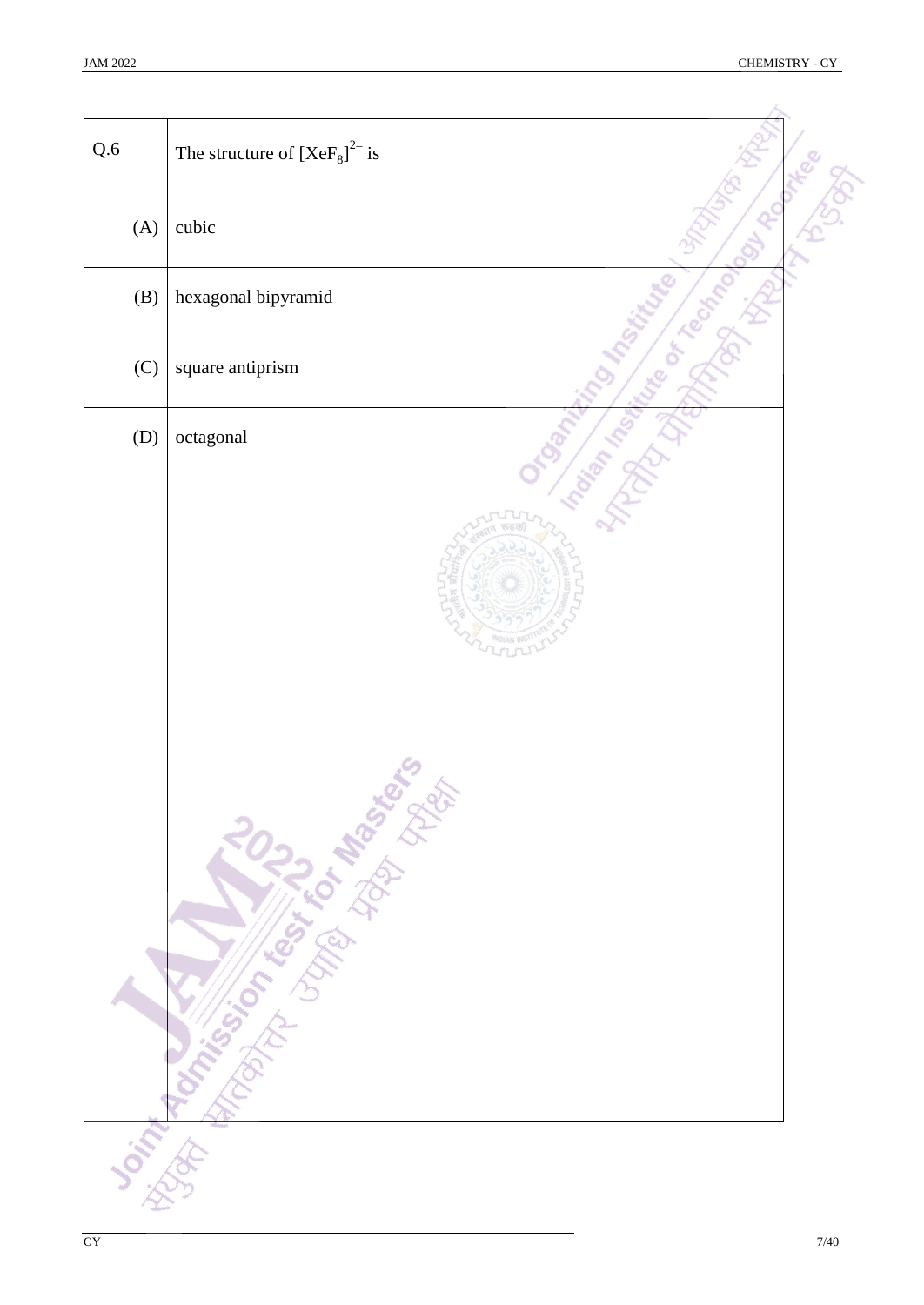| Q.7 | Among the following, the compound that forms the strongest hydrogen bond is |  |
|-----|-----------------------------------------------------------------------------|--|
| (A) | $\rm{HF}$                                                                   |  |
| (B) | HC1                                                                         |  |
| (C) | $\rm{HBr}$                                                                  |  |
| (D) | $\mathop{\rm HI}\nolimits$                                                  |  |
|     |                                                                             |  |
|     |                                                                             |  |
| Q.8 | Among the following, the biomolecule with a direct metal-carbon bond is     |  |
| (A) | coenzyme $B_{12}$                                                           |  |
| (B) | nitrogenase                                                                 |  |
| (C) | chlorophyll                                                                 |  |
| (D) | hemoglobin                                                                  |  |
|     |                                                                             |  |
|     |                                                                             |  |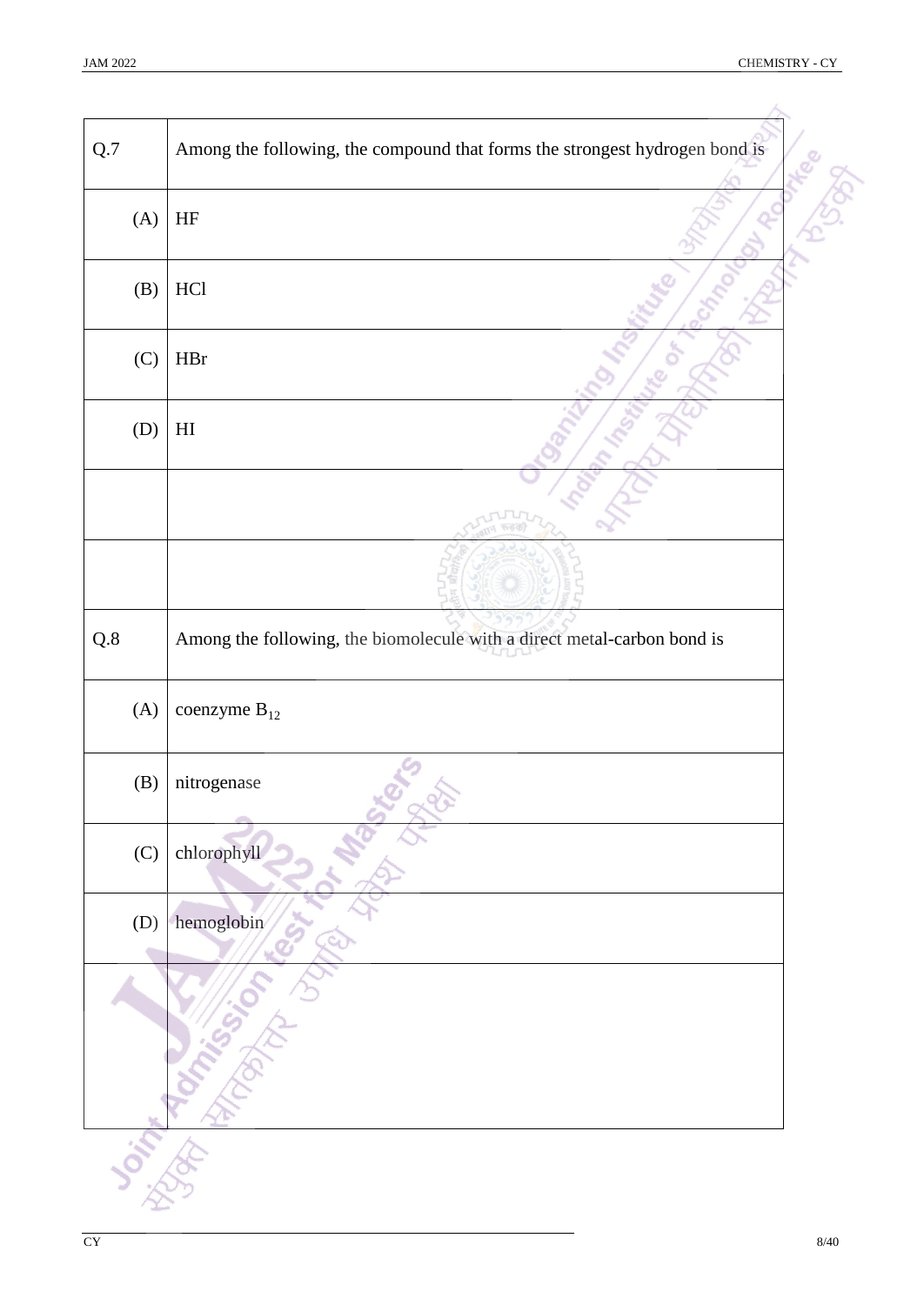| Q.9  | For the reaction                                                                       |
|------|----------------------------------------------------------------------------------------|
|      | $H_2PO_2^-(aq) + OH^-(aq) \rightarrow HPO_3^{2-}(aq) + H_2(g)$                         |
|      | the rate expression is $k[H_2PO_2^-][OH^-]^2$ . If the concentration of $H_2PO_2^-$ is |
|      | doubled, the rate is                                                                   |
| (A)  | tripled                                                                                |
| (B)  | halved                                                                                 |
| (C)  | doubled                                                                                |
| (D)  | unchanged                                                                              |
|      |                                                                                        |
| Q.10 | The nature of interaction involved at the gas-solid interface in physisorption is      |
|      | $(A)$ ionic                                                                            |
| (B)  | van der Waals                                                                          |
| (C)  | hydrogen bonding                                                                       |
| (D)  | covalent                                                                               |
|      |                                                                                        |
|      |                                                                                        |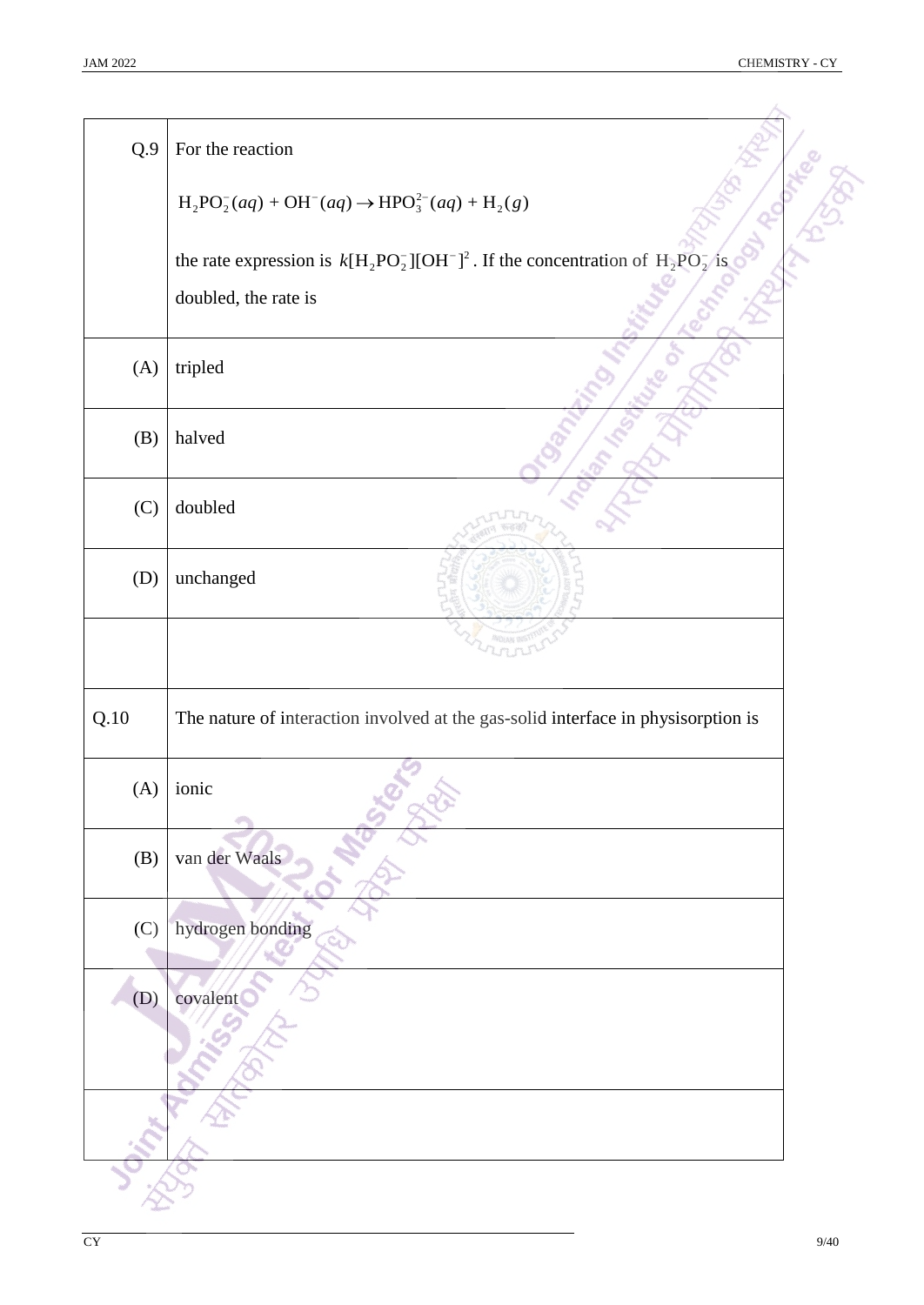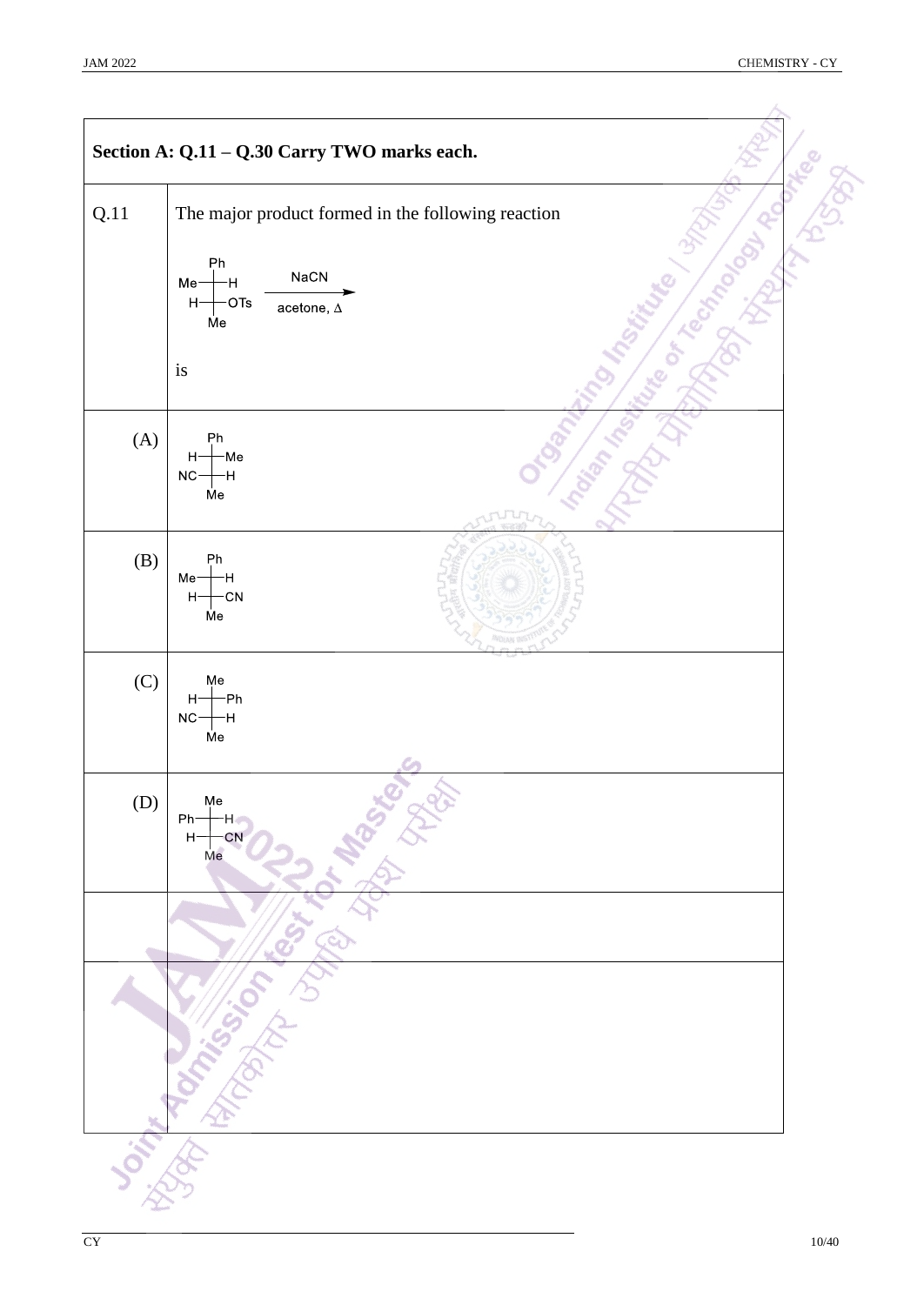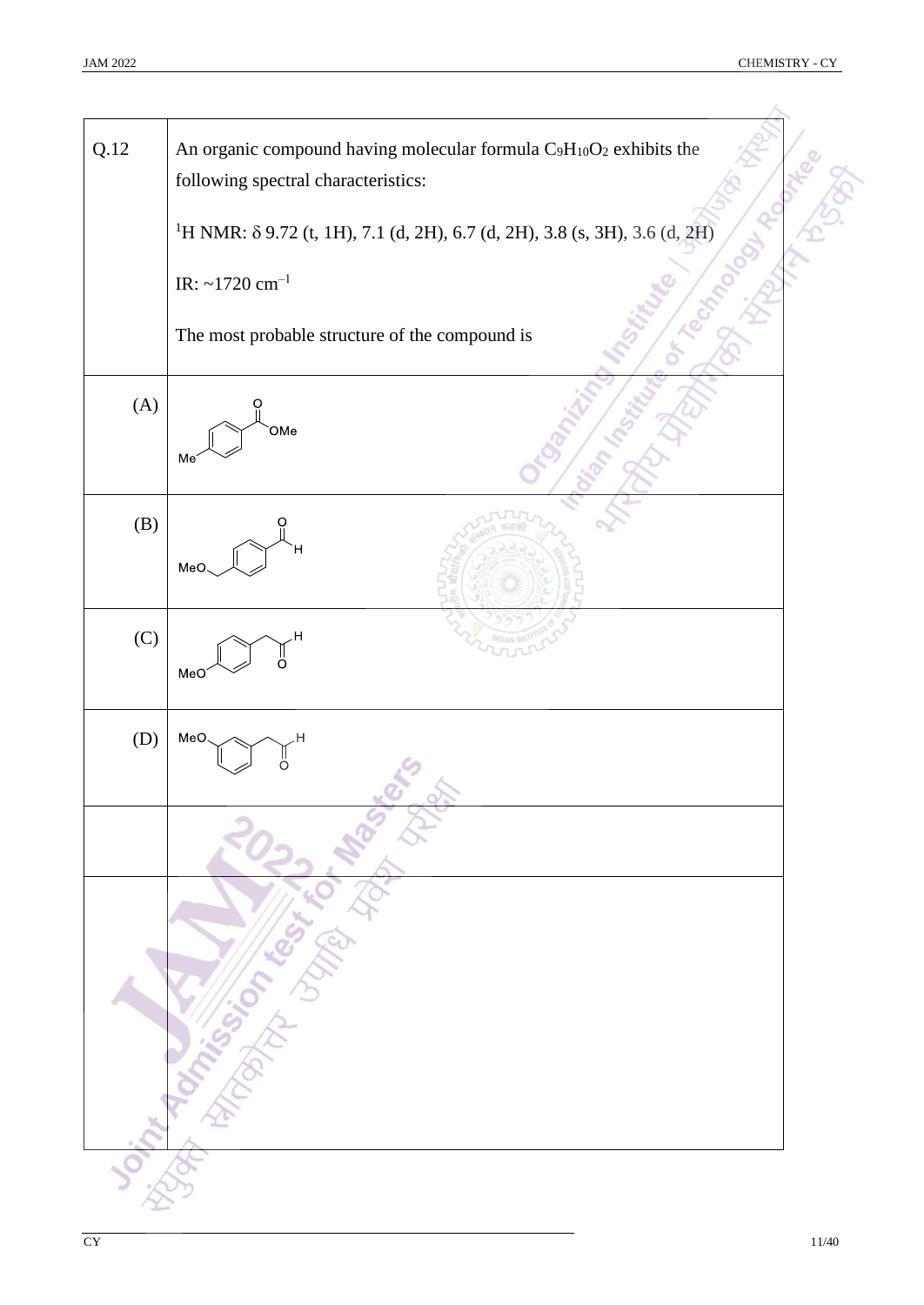$\rightarrow$ 

| Q.13 | The major product formed in the reaction of $(2S,3R)$ -2-chloro-3-phenylbutane<br>with NaOEt in EtOH is |  |
|------|---------------------------------------------------------------------------------------------------------|--|
| (A)  | $(E)$ -2-phenyl-but-2-ene                                                                               |  |
| (B)  | (Z)-2-phenyl-but-2-ene                                                                                  |  |
| (C)  | 3-phenyl-but-1-ene                                                                                      |  |
| (D)  | $(2R,3R)$ -2-ethoxy-3-phenylbutane                                                                      |  |
|      |                                                                                                         |  |
|      | Joseph Manuscript Control Manuscript                                                                    |  |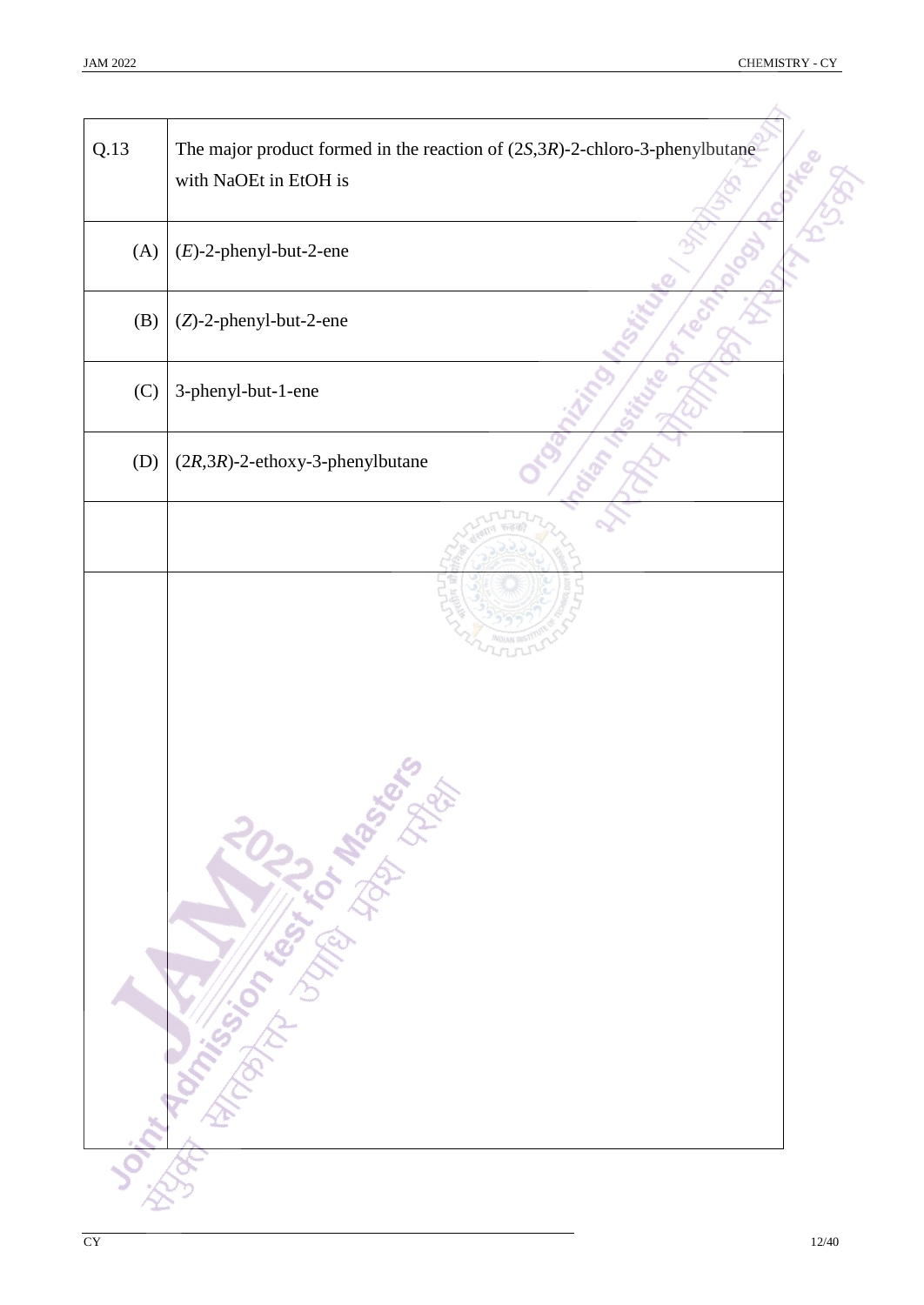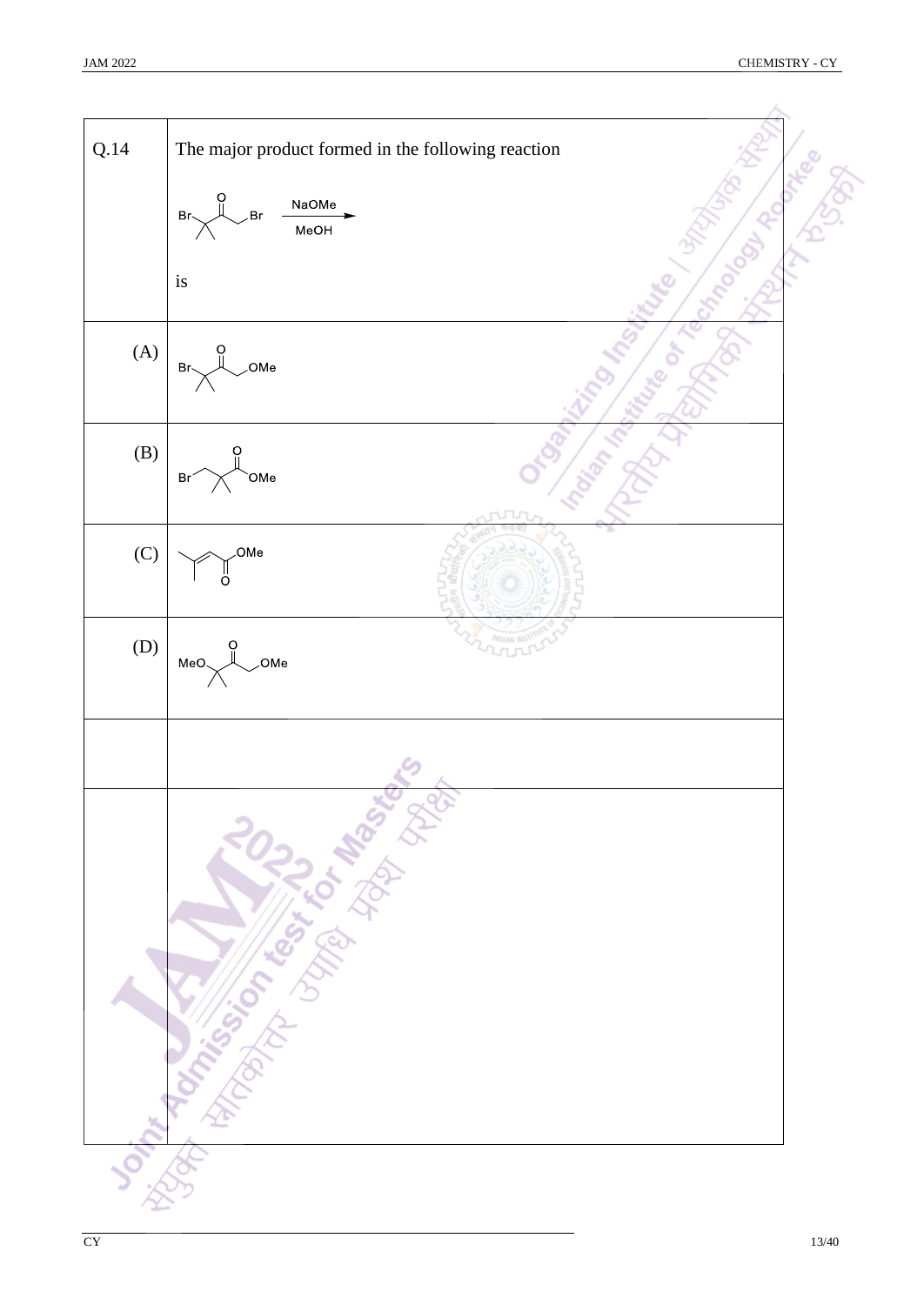| Q.15 | The reactivity of the enol derivatives         |  |
|------|------------------------------------------------|--|
|      | OSiMe <sub>3</sub><br><b>OZnBr</b><br>OLi      |  |
|      | OEt <sup>-</sup><br><b>OEt</b><br>OEt          |  |
|      | $\mathbf{II}$<br>$\mathbf{III}$<br>$\mathbf I$ |  |
|      |                                                |  |
|      | towards benzaldehyde follows the order         |  |
| (A)  | ${\bf I} > {\bf II} > {\bf III}$               |  |
| (B)  | $\mathbf{III} > \mathbf{II} > \mathbf{I}$      |  |
| (C)  | $\mathbf{II} > \mathbf{I} > \mathbf{III}$      |  |
| (D)  | $\mathbf{I} > \mathbf{III} > \mathbf{II}$      |  |
|      |                                                |  |
| Q.16 | All possible lattice types are observed in the |  |
| (A)  | cubic crystal system                           |  |
| (B)  | monoclinic crystal system                      |  |
| (C)  | tetragonal crystal system                      |  |
| (D)  | orthorhombic crystal system                    |  |
|      |                                                |  |
|      |                                                |  |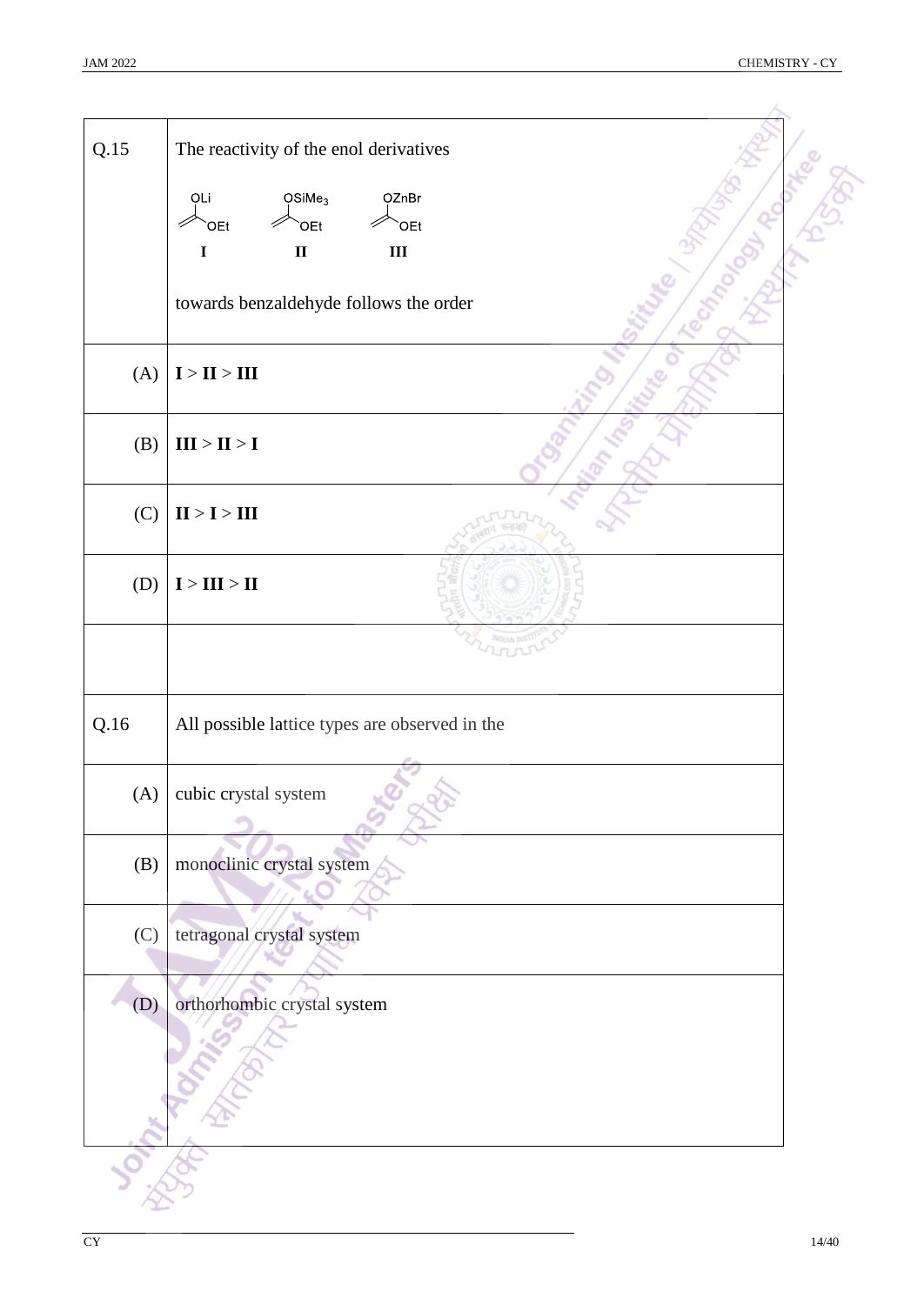$\overline{\mathcal{L}}$ 

| Q.17 | The structure types of $B_{10}H_{10}^{2}$ and $B_{10}H_{14}$ , respectively, are    |  |
|------|-------------------------------------------------------------------------------------|--|
| (A)  | closo and nido                                                                      |  |
| (B)  | nido and arachno                                                                    |  |
| (C)  | nido and closo                                                                      |  |
| (D)  | closo and arachno                                                                   |  |
|      |                                                                                     |  |
|      |                                                                                     |  |
| Q.18 | The ground state and the maximum number of spin-allowed electronic                  |  |
|      | transitions possible in a $\mathrm{Co}^{2+}$ tetrahedral complex, respectively, are |  |
| (A)  | ${}^4A_2$ and 3                                                                     |  |
| (B)  | ${}^{4}T_1$ and 2                                                                   |  |
| (C)  | $4A_2$ and 2                                                                        |  |
| (D)  | ${}^4T_1$ and 3                                                                     |  |
|      |                                                                                     |  |
|      |                                                                                     |  |
|      |                                                                                     |  |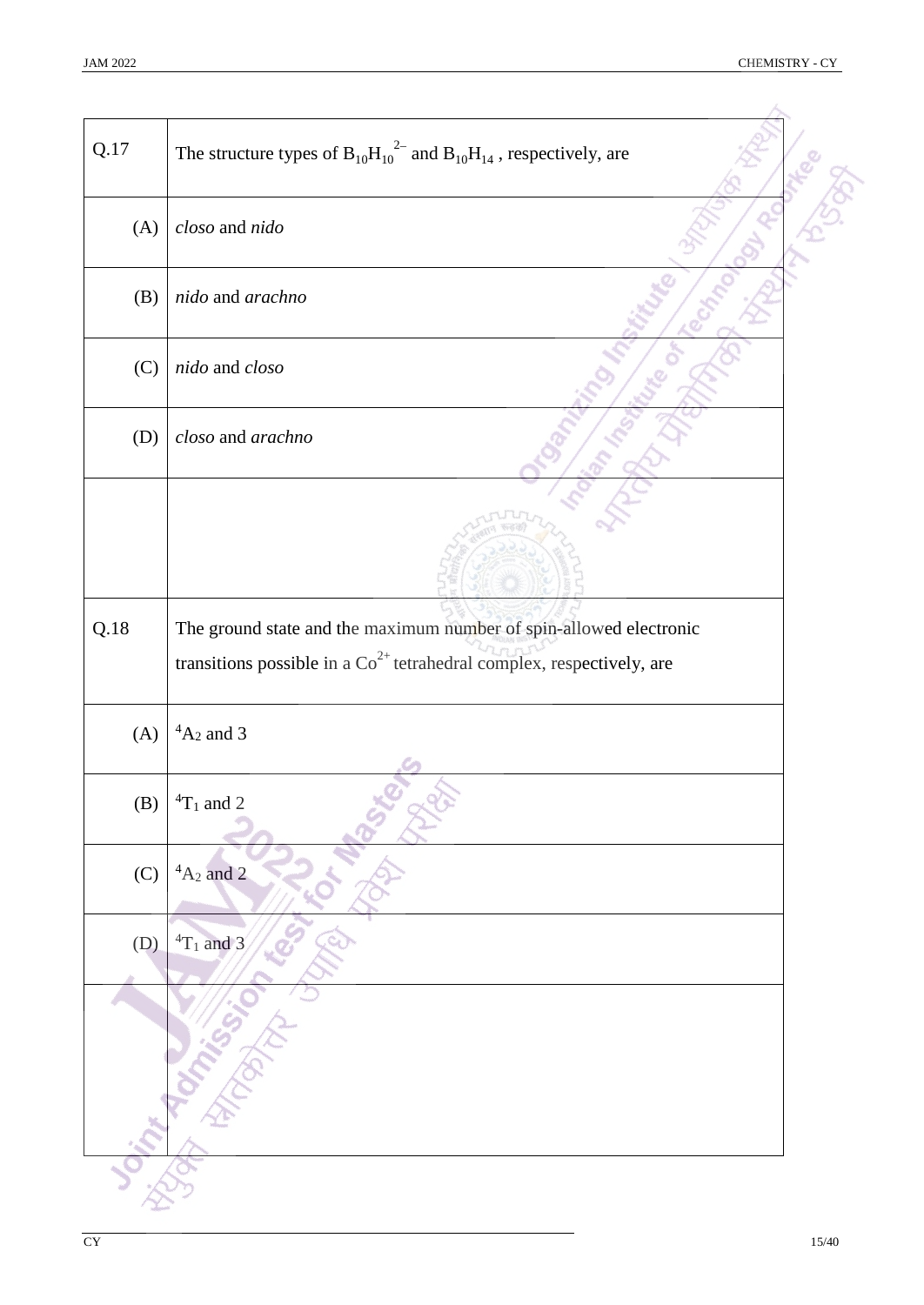| Q.19 | The correct statement about the geometries of $BH_2^+$ and $NH_2^+$ based on valence<br>shell electron pair repulsion (VSEPR) theory is       |
|------|-----------------------------------------------------------------------------------------------------------------------------------------------|
| (A)  | both $BH_2^+$ and $NH_2^+$ are trigonal planar                                                                                                |
| (B)  | $BH_2^+$ is linear and $NH_2^+$ is trigonal planar                                                                                            |
| (C)  | $BH_2^+$ is trigonal planar and $NH_2^+$ is linear                                                                                            |
| (D)  | both $BH_2^+$ and $NH_2^+$ are linear                                                                                                         |
|      |                                                                                                                                               |
| Q.20 | The order of increasing CO stretching frequencies in $[Co(CO)4]$ <sup>-</sup> , $[Cu(CO)4]$ <sup>+</sup> ,<br>$[Fe(CO)4]2$ and $[Ni(CO)4]$ is |
| (A)  | $[Cu(CO)4] < [Ni(CO)4] < [Co(CO)4] < [Fe(CO)4]$                                                                                               |
| (B)  | $[Fe(CO)4]2 < [Co(CO)4] < [Ni(CO)4] < [Cu(CO)4]+$                                                                                             |
| (C)  | $[Co(CO)4]- < [Fe(CO)4]- < [Cu(CO)4]+ < [Ni(CO)4]$                                                                                            |
| (D)  | $[Ni(CO)4] < [Cu(CO)4]+ < [Co(CO)4]- < [Fe(CO)4]2-$                                                                                           |
|      |                                                                                                                                               |
|      |                                                                                                                                               |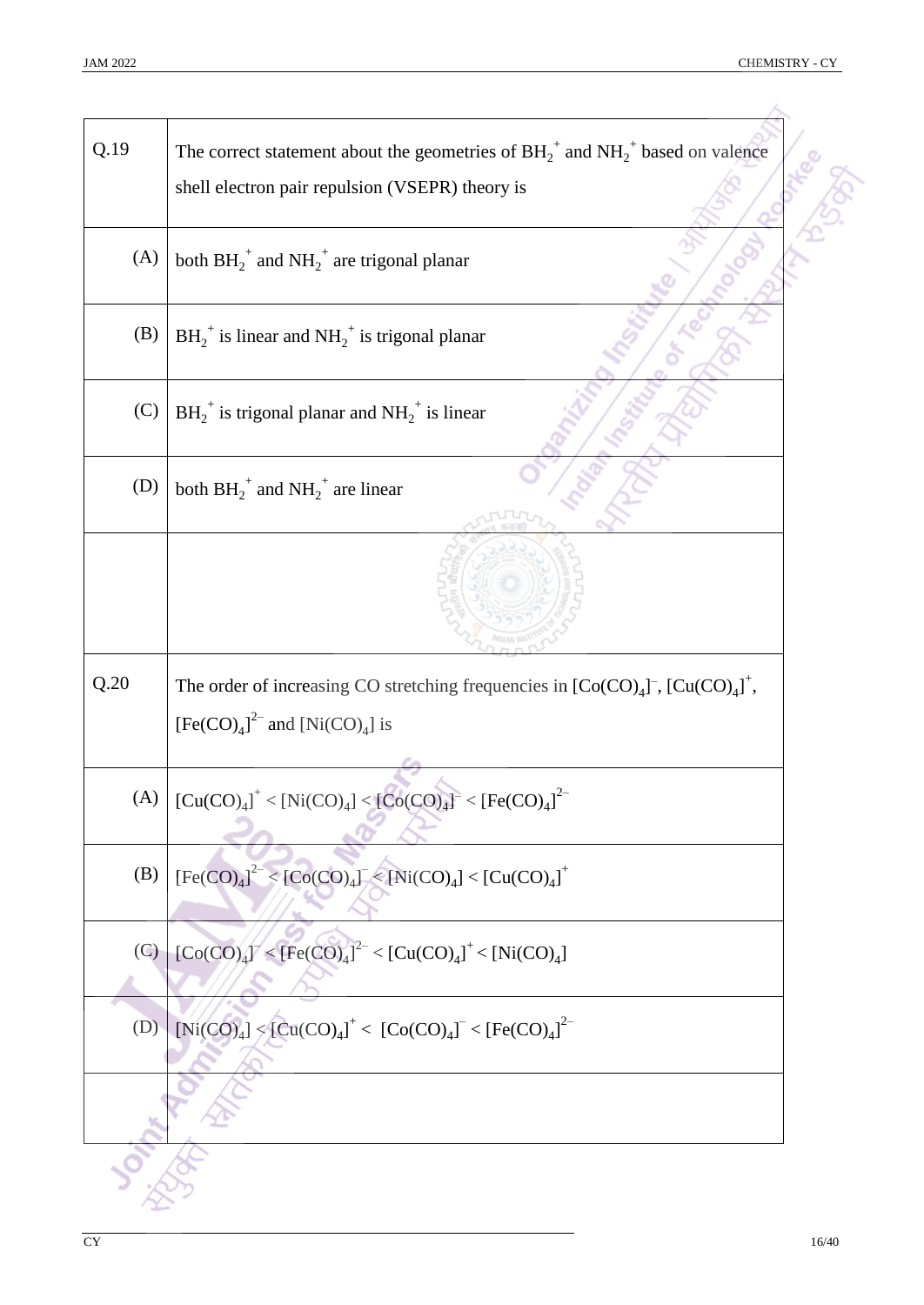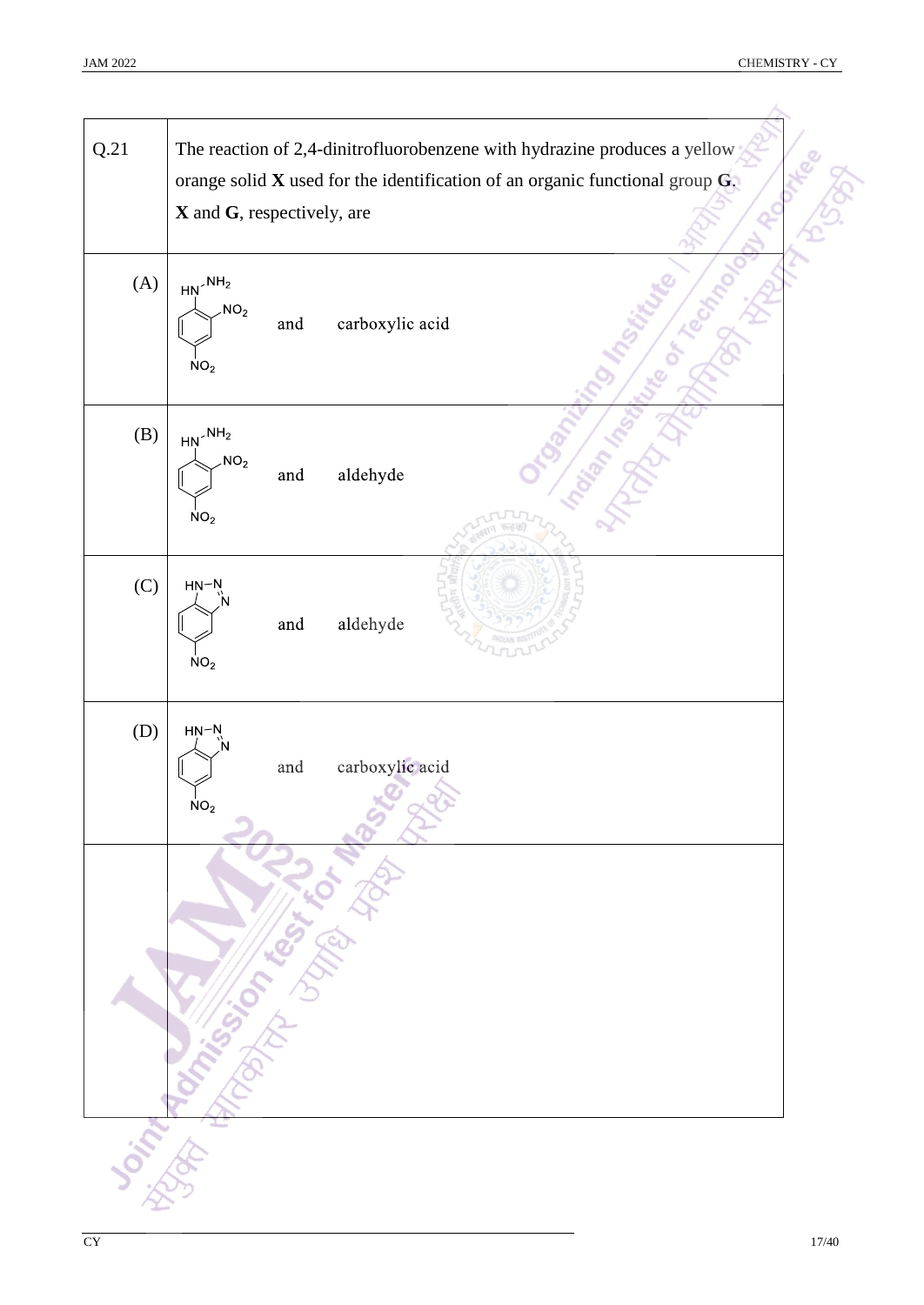╲

| Q.22 | The stability of adducts $H_3B\cdot PF_3$ , $H_3B\cdot NMe_3$ , $H_3B\cdot CO$ , $H_3B\cdot OMe_2$ follows the<br>order |
|------|-------------------------------------------------------------------------------------------------------------------------|
| (A)  | $H_3B\cdot OMe_2 \leq H_3B\cdot CO \leq H_3B\cdot PF_3 \leq H_3B\cdot NMe_3$                                            |
| (B)  | $H_3B\cdot PF_3 < H_3B\cdot CO < H_3B\cdot NMe_3 < H_3B\cdot OMe_2$                                                     |
| (C)  | $H_3B\cdot CO \leq H_3B\cdot PF_3 \leq H_3B\cdot NMe_3 \leq H_3B\cdot OMe_2$                                            |
| (D)  | $H_3B\cdot PF_3 < H_3B\cdot CO < H_3B\cdot OMe_2 < H_3B\cdot NMe_3$                                                     |
|      | Joint Tommer on the State of the Basic                                                                                  |
|      |                                                                                                                         |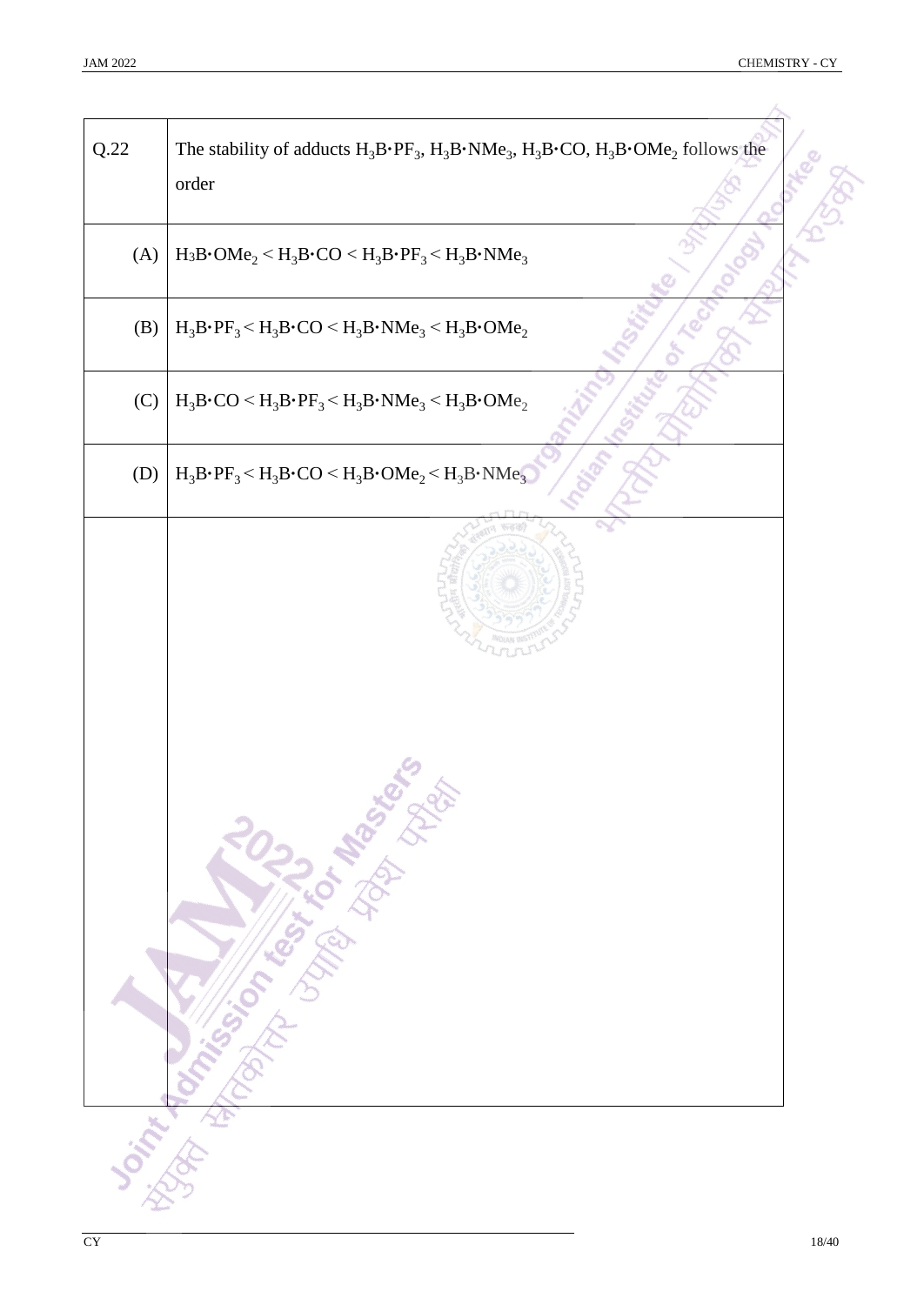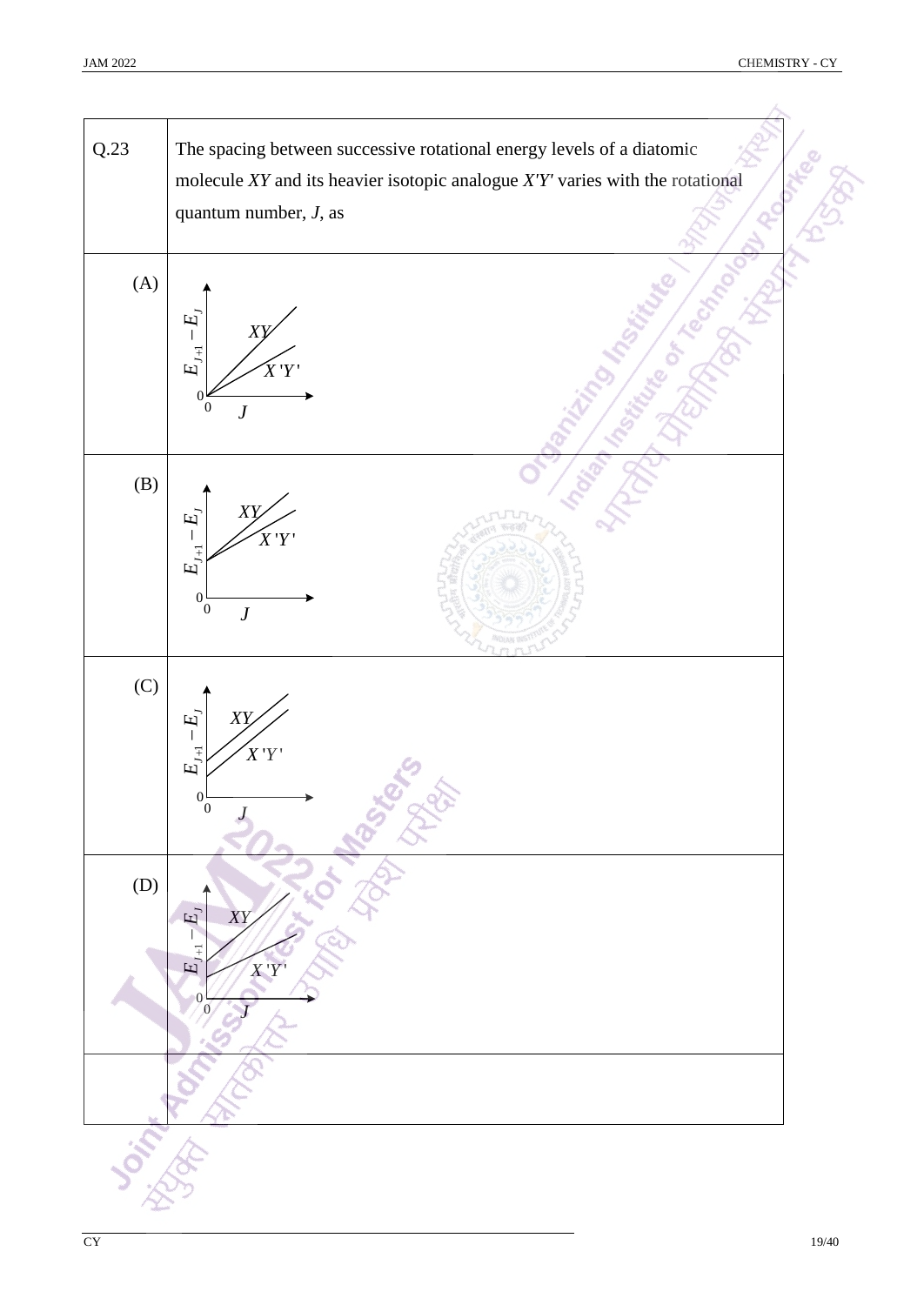| Q.24 | The ratio of the 2p $\rightarrow$ 1s transition energy in He <sup>+</sup> to that in the H atom<br>is closest to |  |
|------|------------------------------------------------------------------------------------------------------------------|--|
| (A)  | $\mathbf{1}$                                                                                                     |  |
| (B)  | $\overline{2}$                                                                                                   |  |
| (C)  | $\overline{4}$                                                                                                   |  |
| (D)  | $8\,$                                                                                                            |  |
|      |                                                                                                                  |  |
|      | <b>Joseph Romando River Library Rivers</b>                                                                       |  |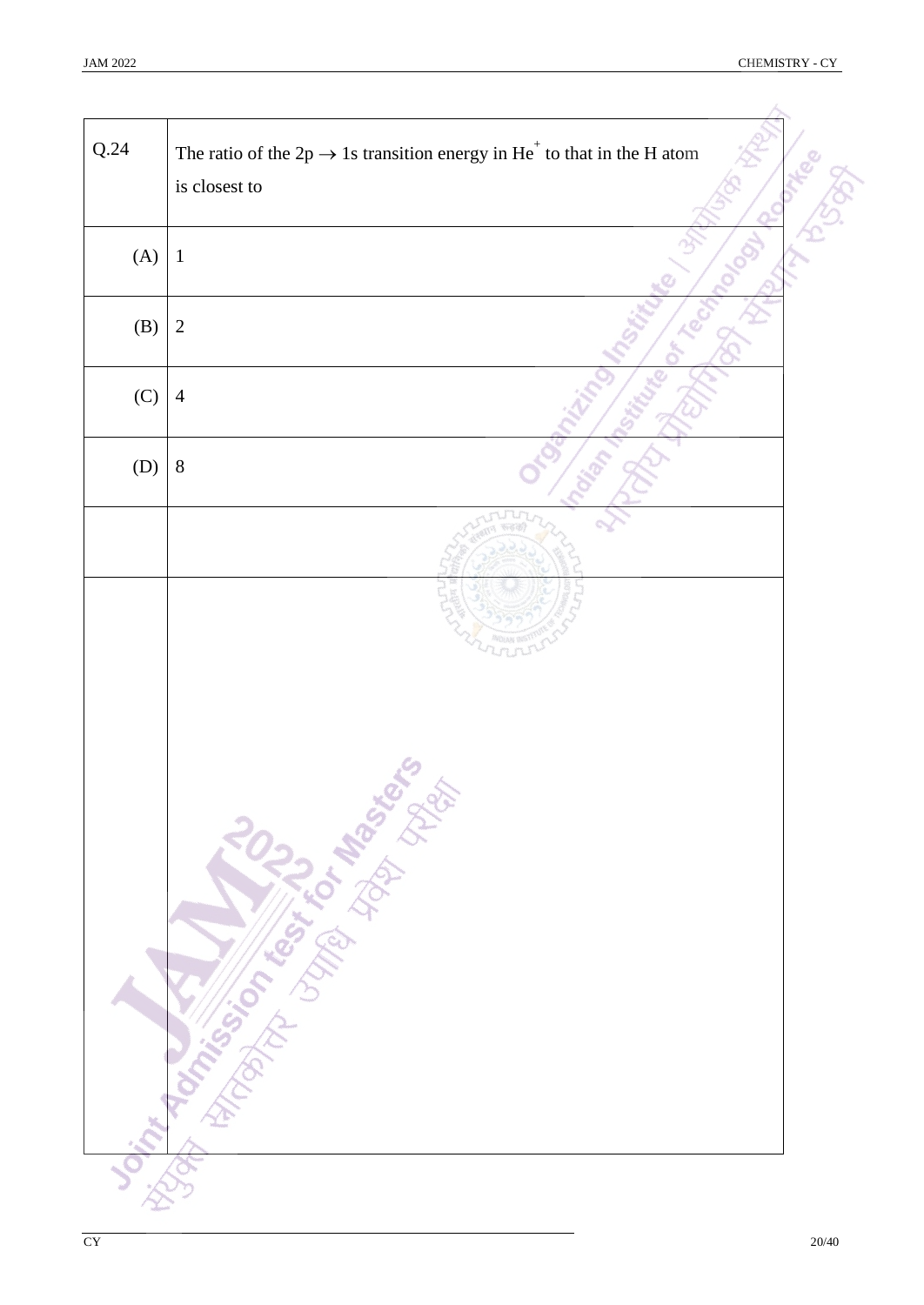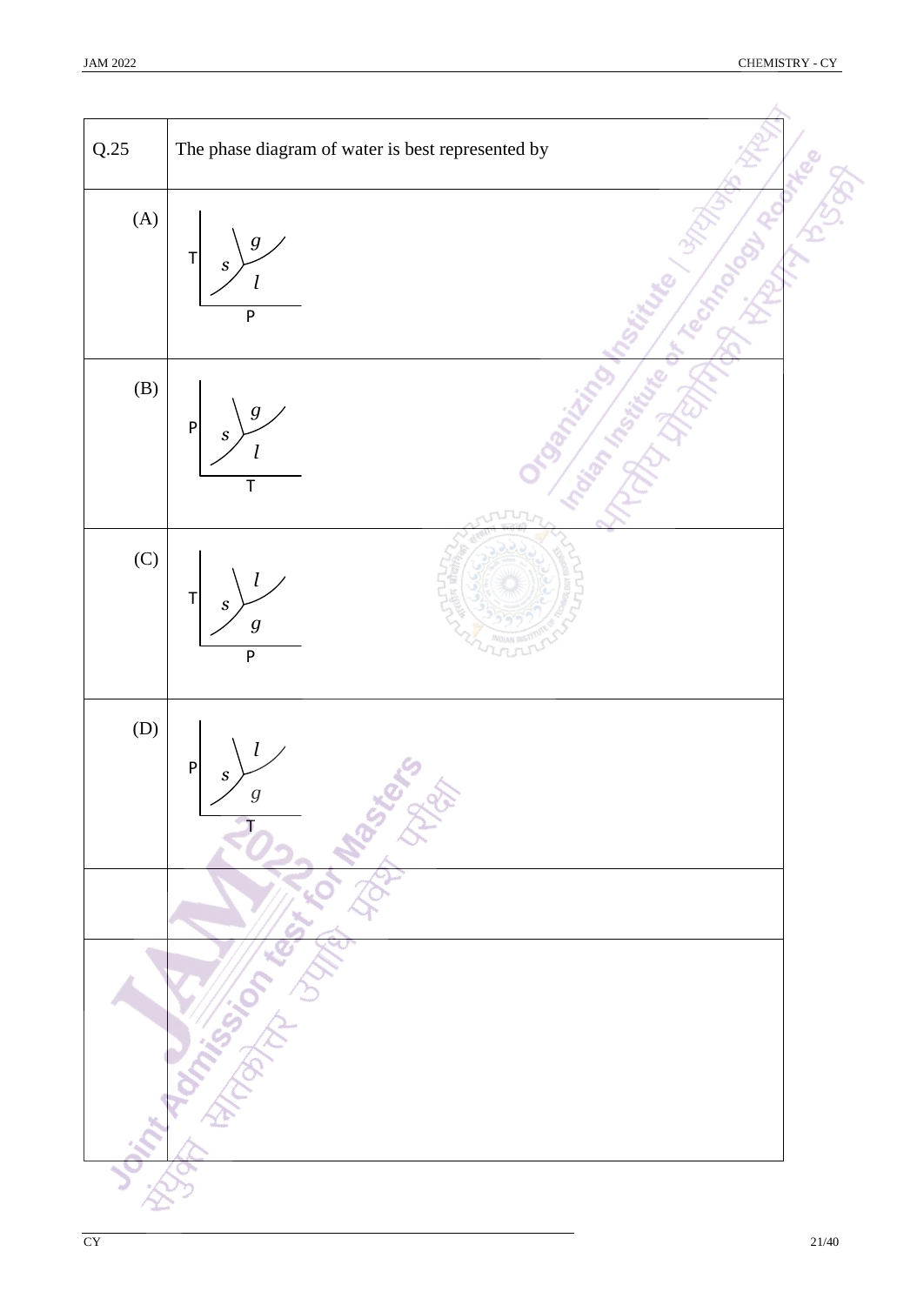| Q.26 | Capillary $W$ contains water and capillary $M$ contains mercury. The contact<br>angles between the capillary wall and the edge of the meniscus at the air-liquid |
|------|------------------------------------------------------------------------------------------------------------------------------------------------------------------|
|      | interface in W and M are $\theta_W$ and $\theta_M$ , respectively.                                                                                               |
|      | The contact angles satisfy the conditions                                                                                                                        |
| (A)  | $\theta_W > 90^\circ$ and $\theta_M > 90^\circ$                                                                                                                  |
| (B)  | $\theta_W > 90^\circ$ and $\theta_M < 90^\circ$                                                                                                                  |
| (C)  | $\theta_{W}$ < 90° and $\theta_{M}$ > 90°                                                                                                                        |
| (D)  | $\theta_{W}$ < 90° and $\theta_{M}$ < 90°                                                                                                                        |
|      |                                                                                                                                                                  |
|      | <b>Joshuan Marian Company of Marian Rivers</b>                                                                                                                   |
|      |                                                                                                                                                                  |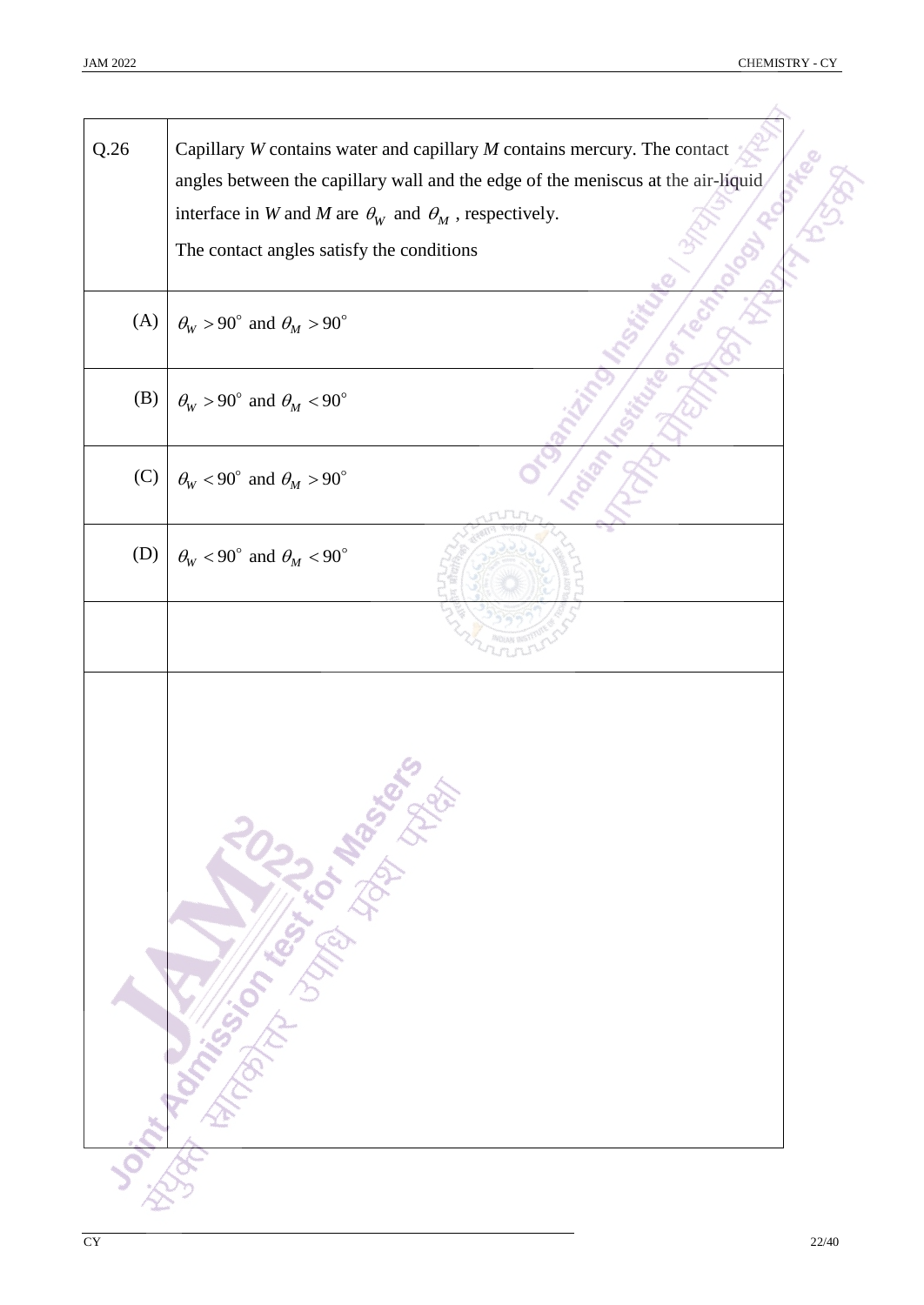| Q.27 | The Maxwell-Boltzmann distribution $f(v_x)$ of one-dimensional velocities $v_x$<br>at temperature $T$ is                  |
|------|---------------------------------------------------------------------------------------------------------------------------|
|      | [Given: A is a normalization constant such that $\int f(v_x) dv_x = 1$ , and $k_B$ is the                                 |
|      | Boltzmann constant]                                                                                                       |
| (A)  | $A \exp(-mv_x^2/2k_BT)$                                                                                                   |
| (B)  | $A \exp(-mv_x^2/k_BT)$                                                                                                    |
| (C)  | $Av_x^2 \exp(-mv_x^2/2k_BT)$                                                                                              |
| (D)  | $Av_x^2 \exp(-mv_x^2/k_BT)$                                                                                               |
|      |                                                                                                                           |
|      | <b>Don't Manufacture of the School Assistance of the Contractor of the Contractor of the Contractor of the Contractor</b> |
|      |                                                                                                                           |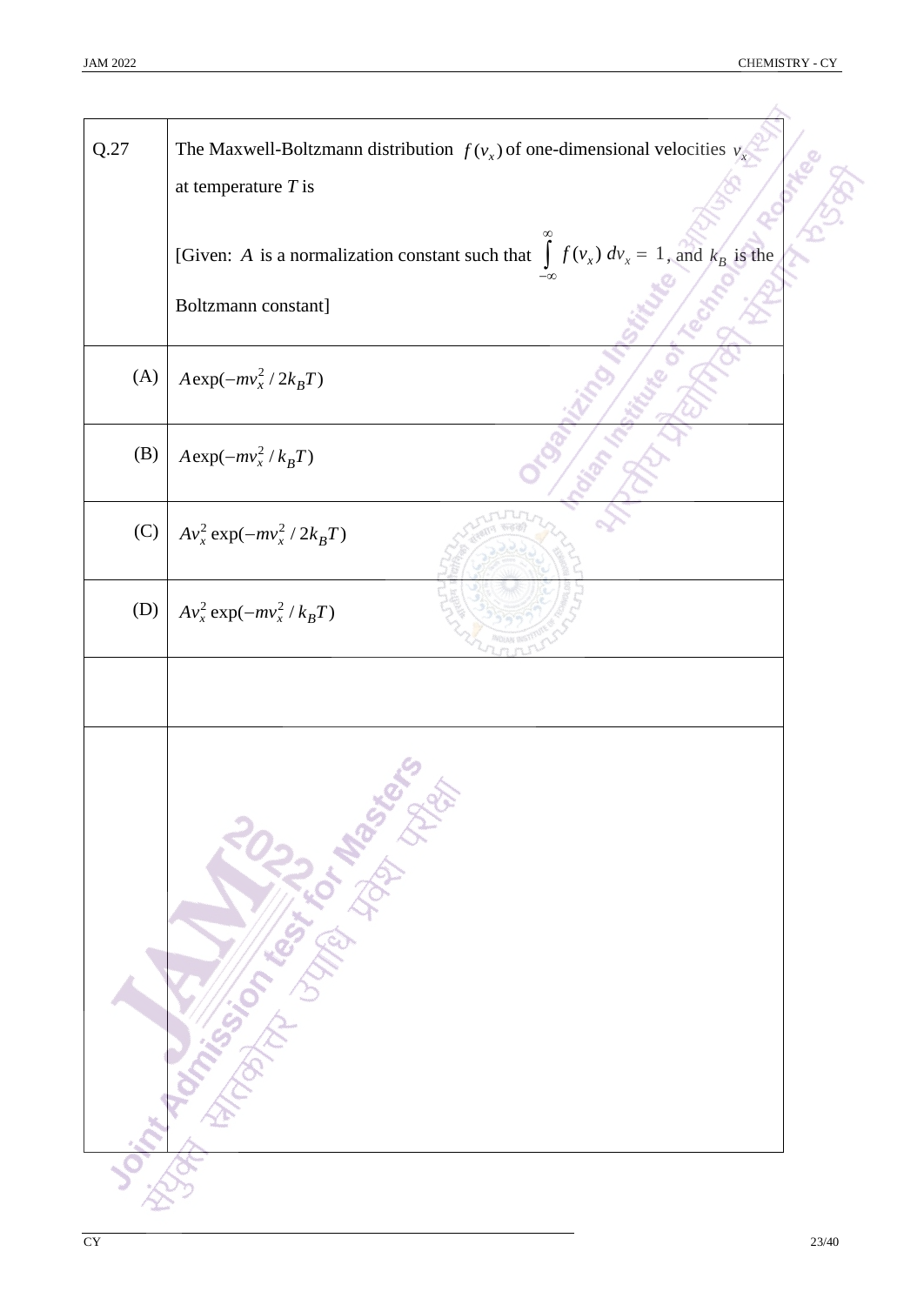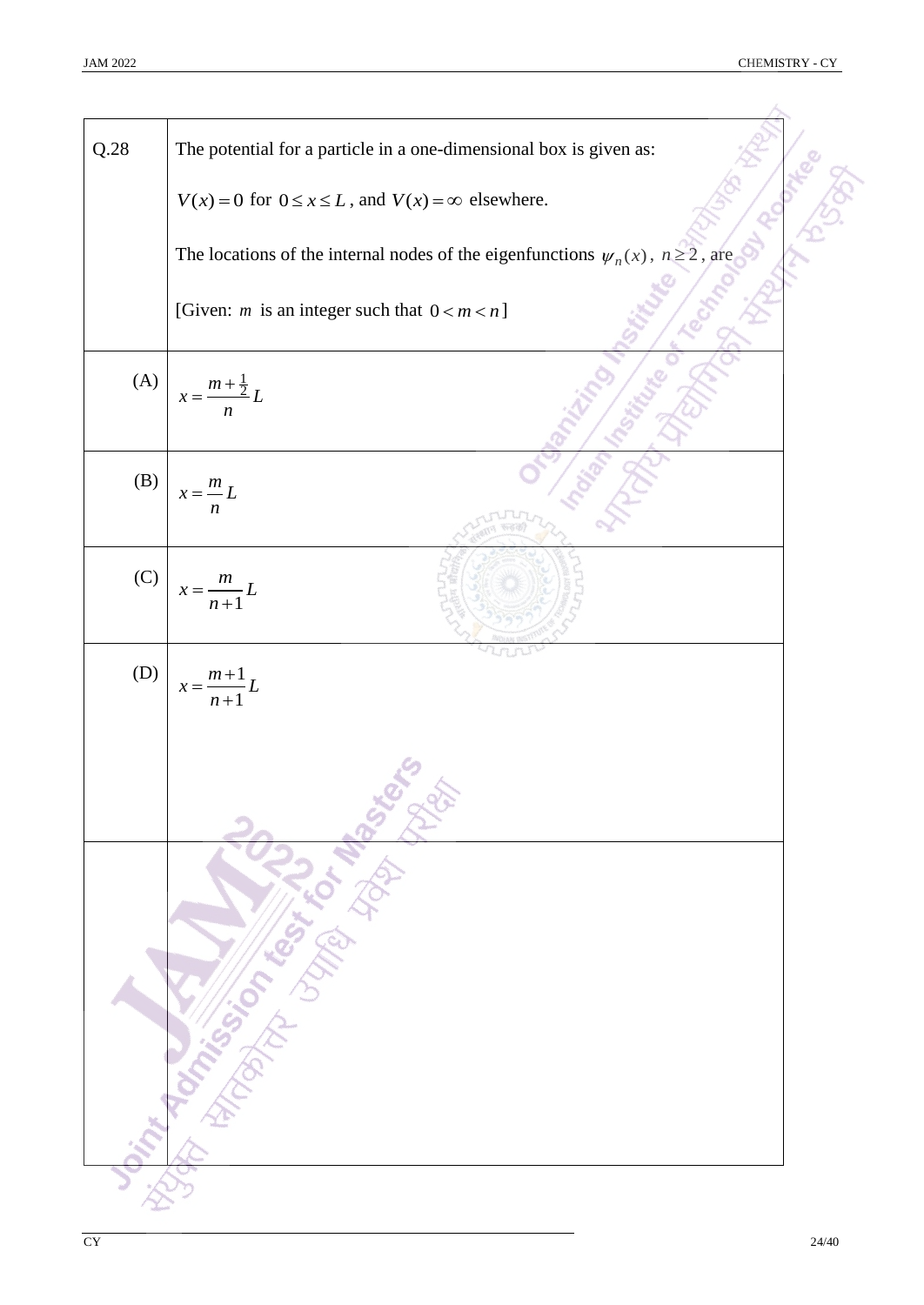| Q.29 | The number of CO stretching bands in the infrared spectrum of $Fe(CO)_5$ is |
|------|-----------------------------------------------------------------------------|
| (A)  | $1\,$                                                                       |
| (B)  | $\overline{2}$                                                              |
| (C)  | $\mathfrak{Z}$                                                              |
| (D)  | $\overline{4}$                                                              |
|      |                                                                             |
|      |                                                                             |
|      |                                                                             |
|      | <b>Joint Romand Manufacture River Rivers</b>                                |
|      |                                                                             |
|      |                                                                             |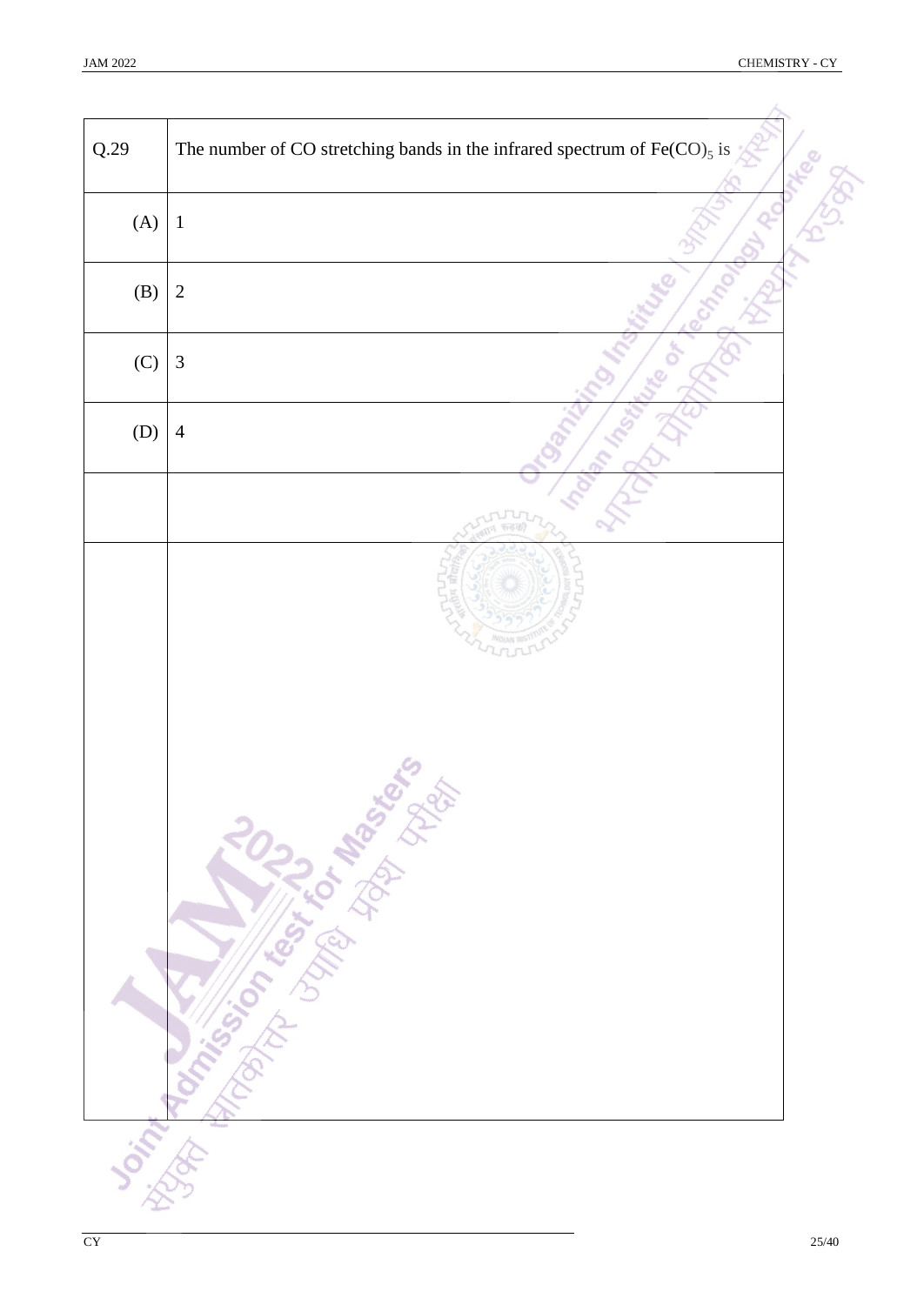i,

| Q.30 | The standard Gibbs free energy change for the reaction    |  |
|------|-----------------------------------------------------------|--|
|      | $H_2O(g) \to H_2(g) + \frac{1}{2}O_2(g)$                  |  |
|      | at 2500 K is +118 kJ mol <sup>-1</sup> .                  |  |
|      | The equilibrium constant for the reaction is              |  |
|      | [Given: $R = 8.314$ J K <sup>-1</sup> mol <sup>-1</sup> ] |  |
| (A)  | 0.994                                                     |  |
| (B)  | 1.006                                                     |  |
| (C)  | $3.42 \times 10^{-3}$                                     |  |
| (D)  | 292.12                                                    |  |
|      |                                                           |  |
|      | <b>Distribution of the Manufacture of the Science</b>     |  |
|      |                                                           |  |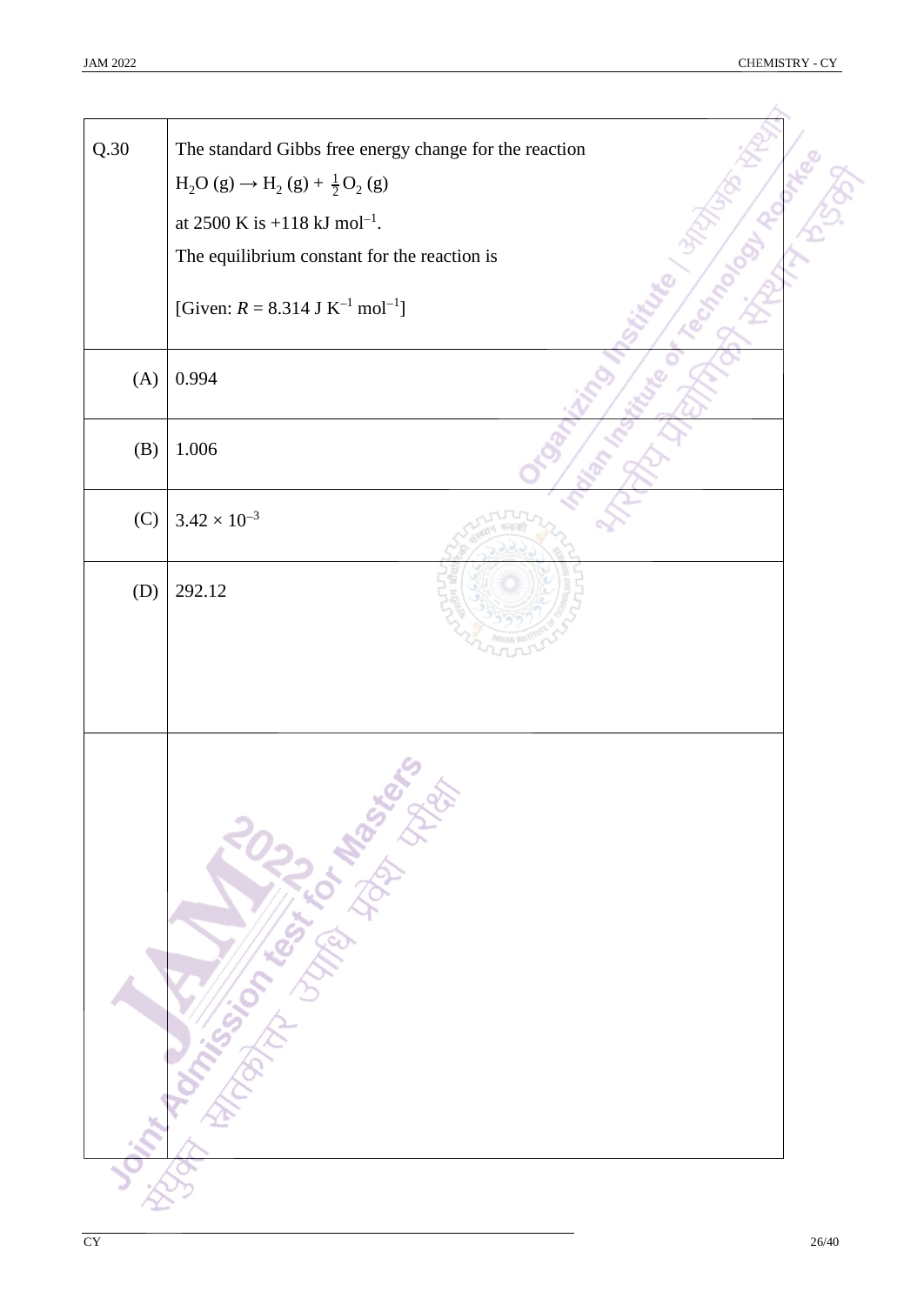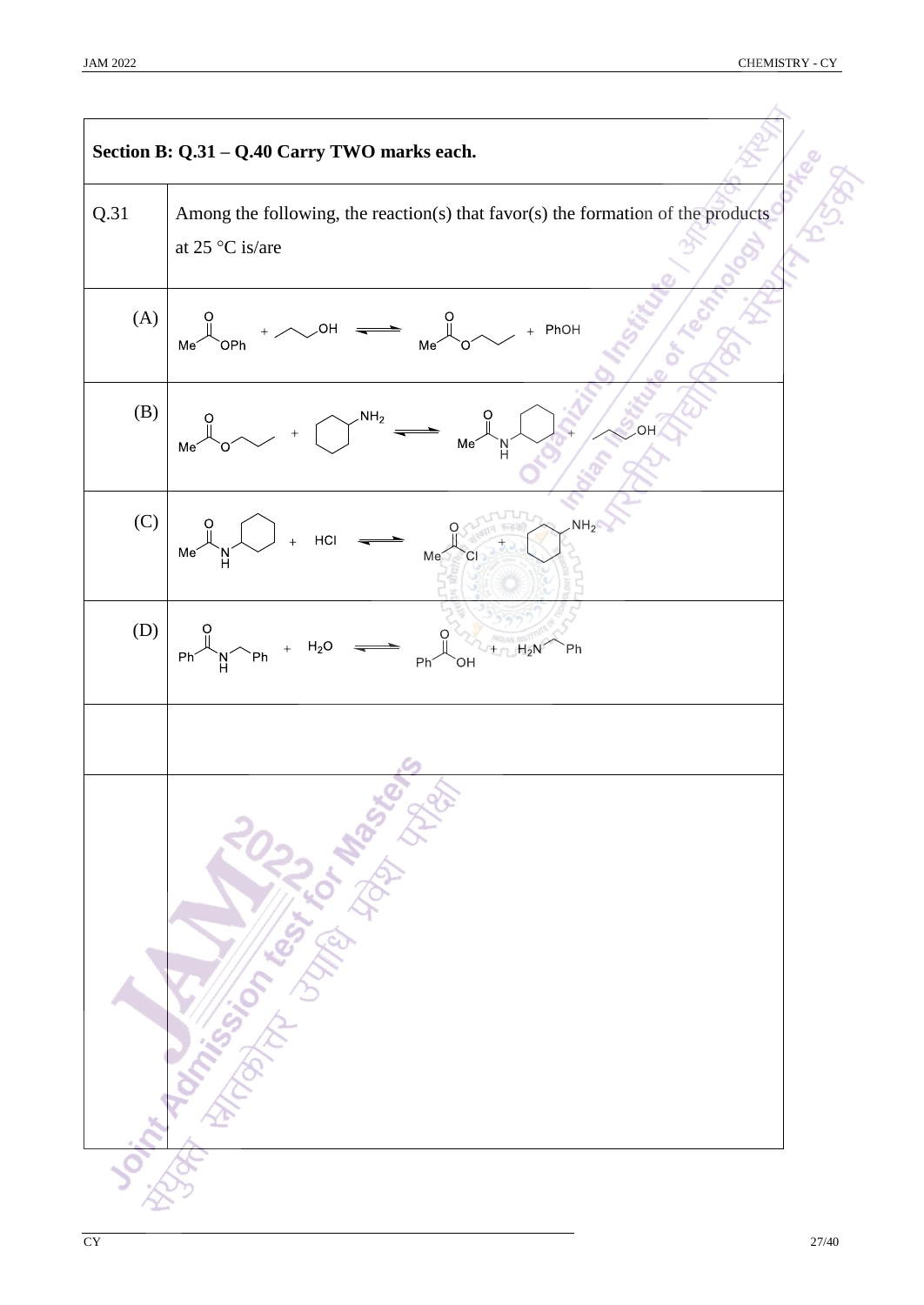| Q.32 | Among the following, the correct statement(s) is/are:                                                                                         |
|------|-----------------------------------------------------------------------------------------------------------------------------------------------|
| (A)  | The first $pK_a$ of malonic acid is lower than the $pK_a$ of acetic acid while its<br>second $pK_a$ is higher than the $pK_a$ of acetic acid. |
| (B)  | The first $pK_a$ of malonic acid is higher than the $pK_a$ of acetic acid while its<br>second $pK_a$ is lower than the $pK_a$ of acetic acid. |
| (C)  | Both the first and the second $pK_a s$ of malonic acid are lower than the $pK_a$ of<br>acetic acid.                                           |
| (D)  | Both the first and the second $pK_a s$ of malonic acid are higher than the $pK_a$ of<br>acetic acid.                                          |
|      | <b>Oint Tommer School Ash Ash Branch</b>                                                                                                      |
|      |                                                                                                                                               |
|      |                                                                                                                                               |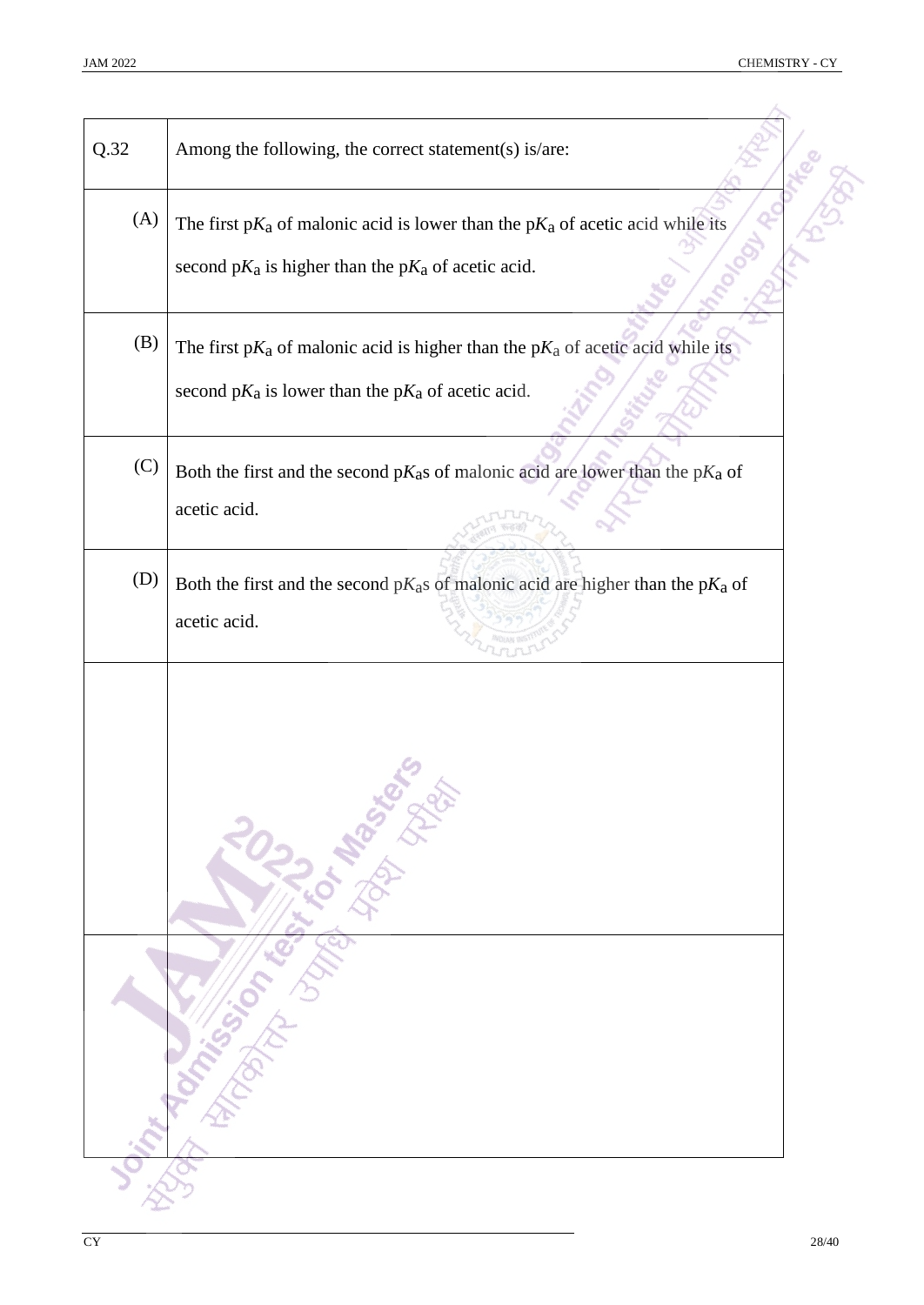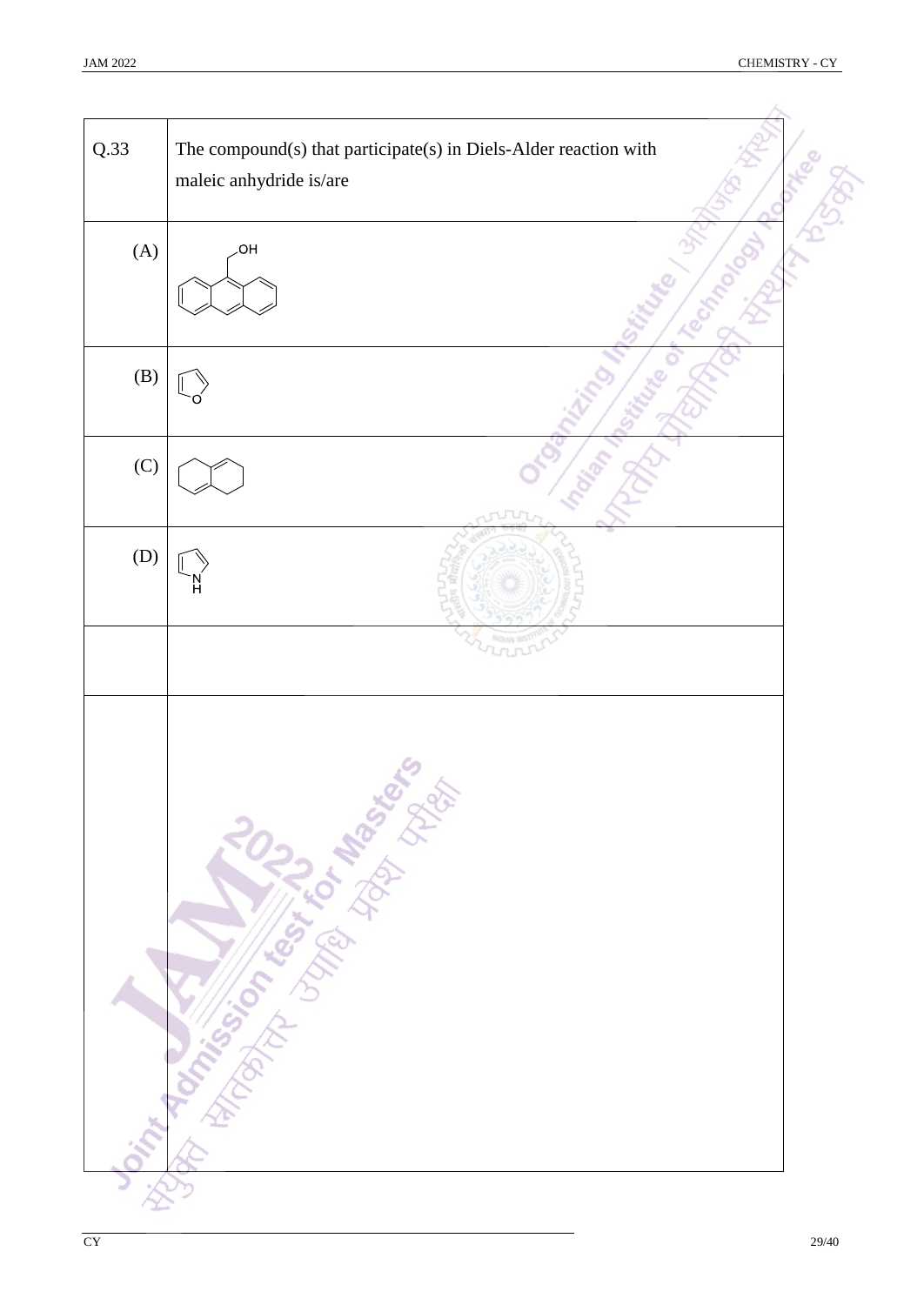| Q.34 | Among the following, the suitable route(s) for the conversion of benzaldehyde<br>to acetophenone is/are                                                             |
|------|---------------------------------------------------------------------------------------------------------------------------------------------------------------------|
| (A)  | $CH3COCl$ , anhydrous $AlCl3$                                                                                                                                       |
| (B)  | (i) HS(CH <sub>2</sub> ) <sub>3</sub> SH, F <sub>3</sub> B·OEt <sub>2</sub> ; (ii) n-BuLi; (iii) MeI; (iv) HgCl <sub>2</sub> , CdCO <sub>3</sub> , H <sub>2</sub> O |
| (C)  | $NaNH2$ , MeI                                                                                                                                                       |
| (D)  | (i) MeMgBr; (ii) aq. acid; (iii) pyridinium chlorochromate (PCC)                                                                                                    |
|      |                                                                                                                                                                     |
|      | Joseph Rock of Right Library States                                                                                                                                 |
|      |                                                                                                                                                                     |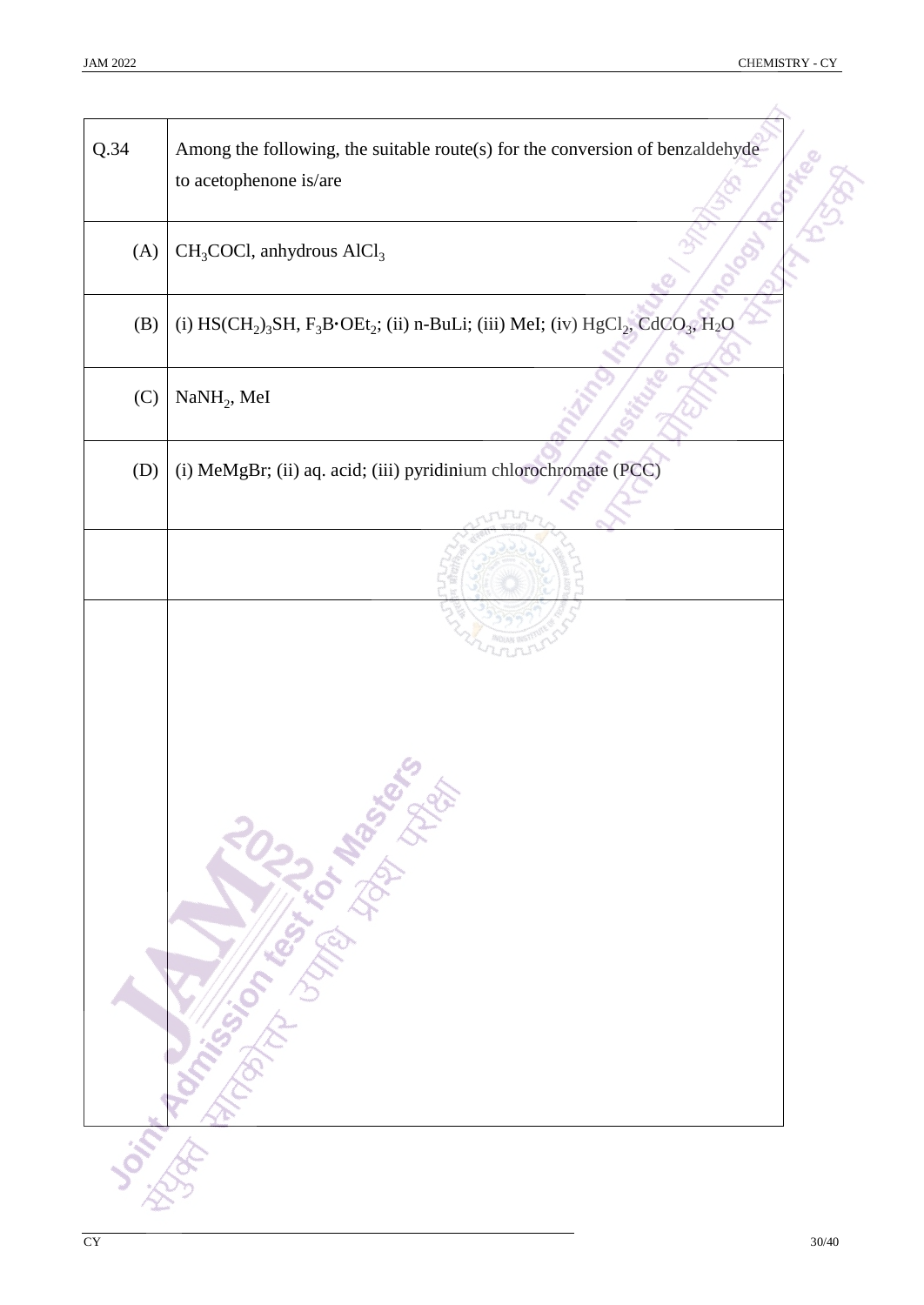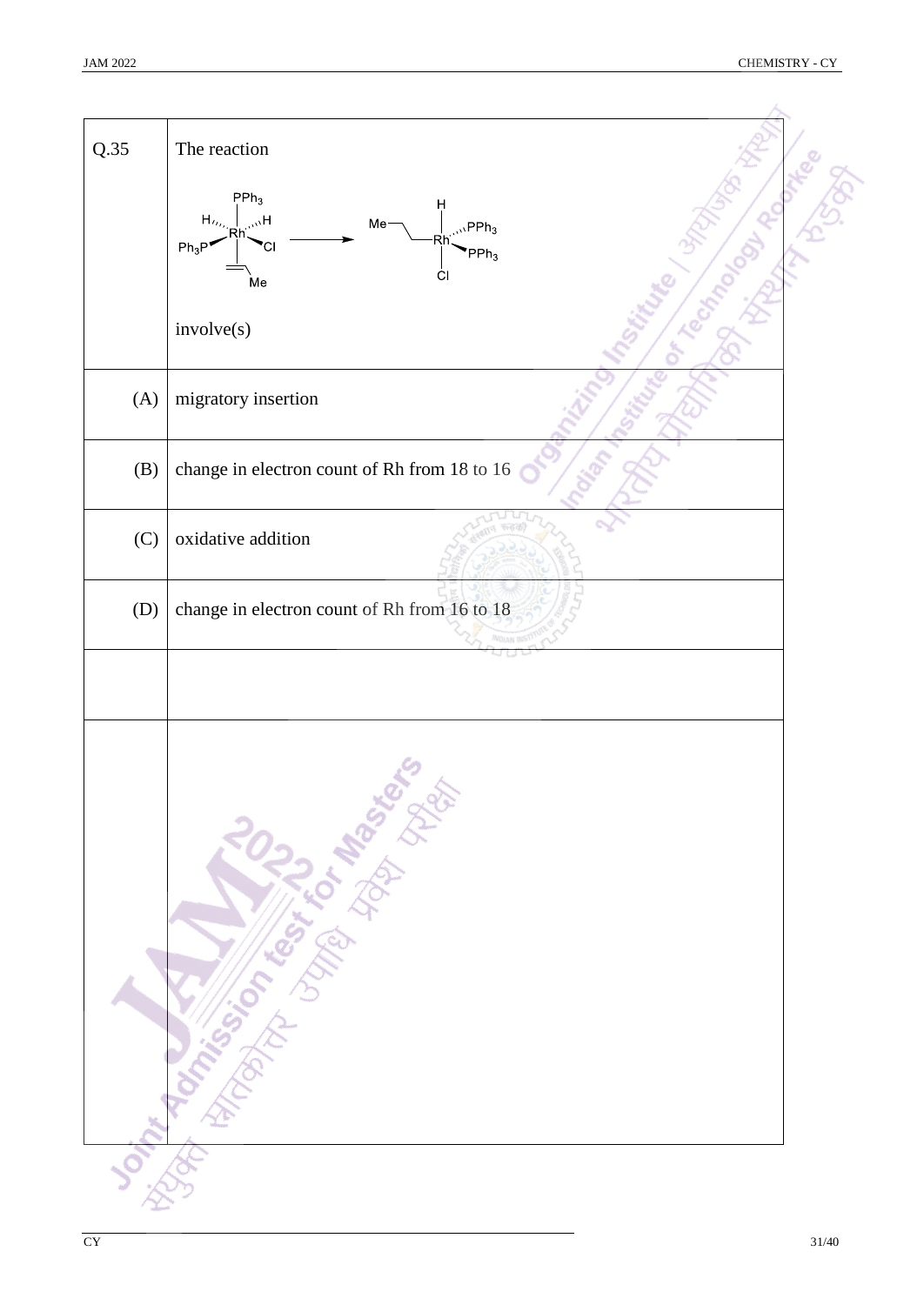| Q.36 | The reason(s) for the lower stability of $Si2H6$ compared to $C2H6$ is/are |  |
|------|----------------------------------------------------------------------------|--|
| (A)  | silicon is more electronegative than hydrogen                              |  |
| (B)  | Si-Si bond is weaker than C-C bond                                         |  |
| (C)  | Si-H bond is weaker than C-H bond                                          |  |
| (D)  | the presence of low-lying d-orbitals in silicon                            |  |
|      |                                                                            |  |
|      | <b>Don't Months Science Control Management</b>                             |  |
|      |                                                                            |  |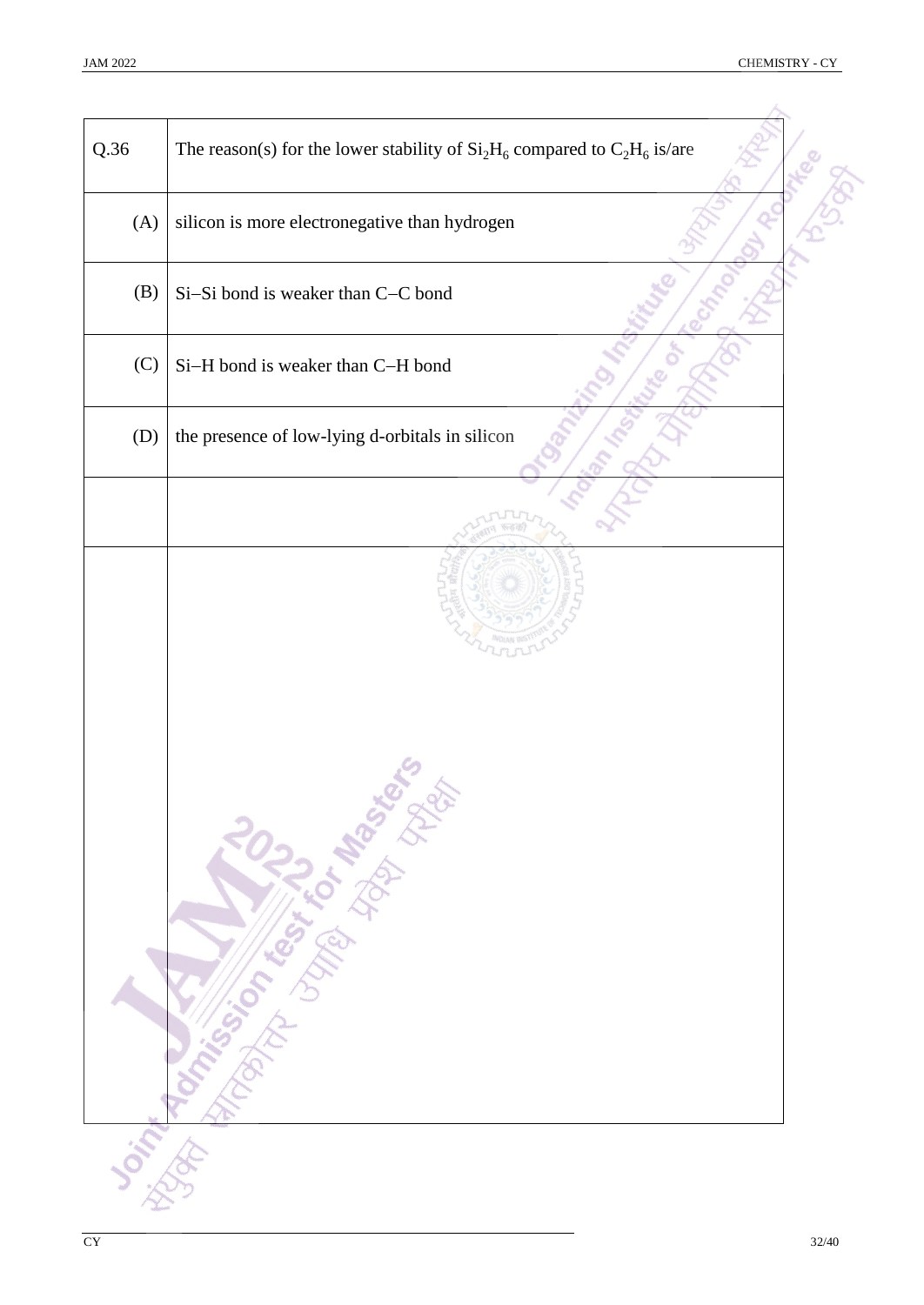| Q.37 | For an N-atom nonlinear polyatomic gas, the constant volume molar heat             |
|------|------------------------------------------------------------------------------------|
|      | capacity $C_{v,m}$ has the expected value of $3(N-1)R$ , based on the principle of |
|      | equipartition of energy. The correct statement(s) about the measured value of      |
|      | $C_{v,m}$ is/are                                                                   |
|      |                                                                                    |
| (A)  | The measured $C_{v,m}$ is independent of temperature.                              |
| (B)  | The measured $C_{v,m}$ is dependent on temperature.                                |
| (C)  | The measured $C_{v,m}$ is typically lower than the expected value.                 |
|      |                                                                                    |
| (D)  | The measured $C_{v,m}$ is typically higher than the expected value.                |
|      |                                                                                    |
|      |                                                                                    |
|      |                                                                                    |
|      |                                                                                    |
| Q.38 | Zinc containing enzyme(s) is/are                                                   |
| (A)  | carboxypeptidase                                                                   |
| (B)  | hydrogenase                                                                        |
| (C)  | carbonic anhydrase                                                                 |
| (D)  | urease                                                                             |
|      |                                                                                    |
|      |                                                                                    |
|      |                                                                                    |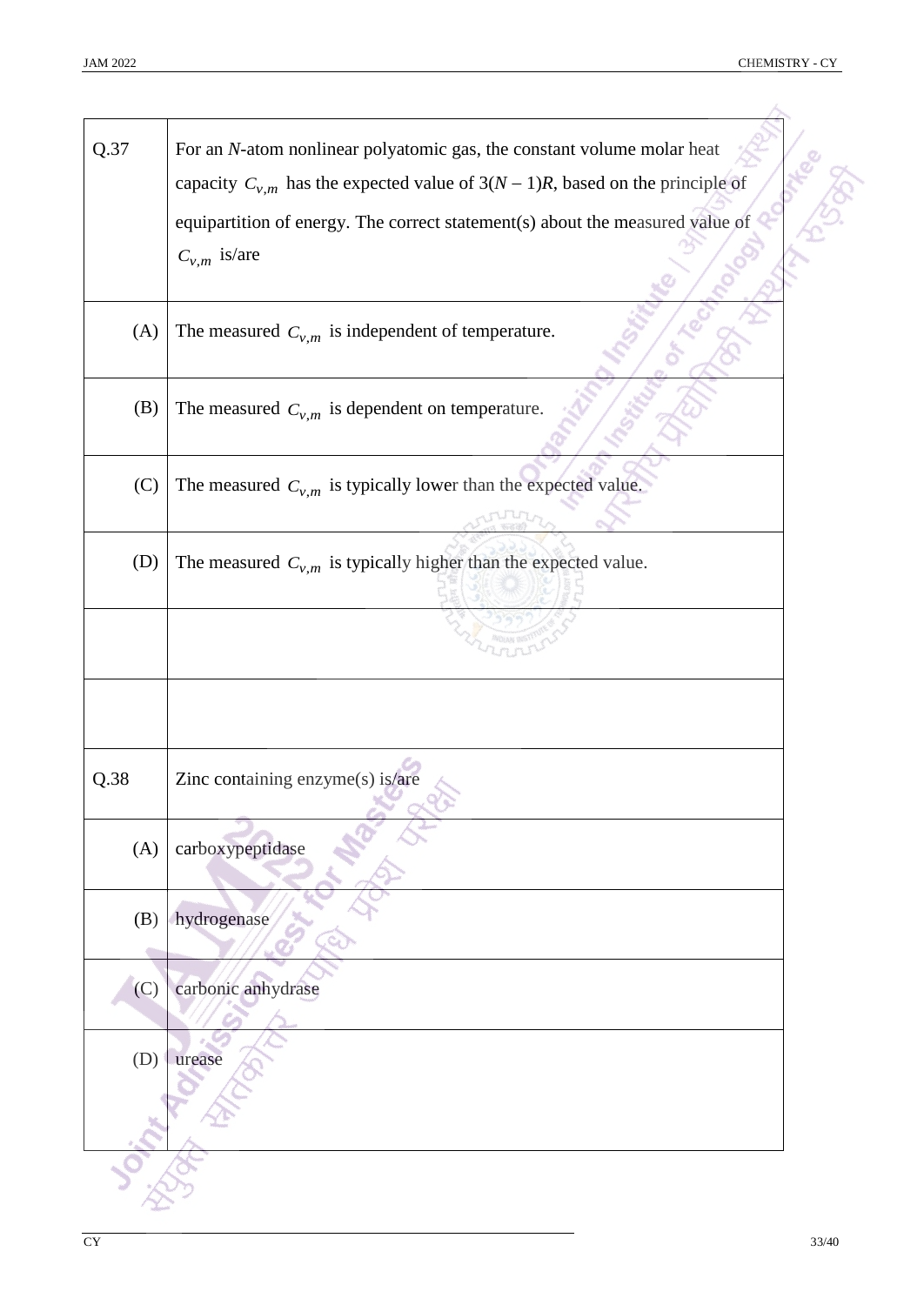| Q.39 | The conversion of ICl to $ICl^+$ involve(s)                                          |  |
|------|--------------------------------------------------------------------------------------|--|
| (A)  | the removal of an electron from a $\pi^*$ molecular orbital of ICl                   |  |
| (B)  | an increase in the bond order from 1 in ICl to 1.5 in ICl <sup>+</sup>               |  |
| (C)  | the formation of a paramagnetic species                                              |  |
| (D)  | the removal of an electron from a molecular orbital localized<br>predominantly on Cl |  |
|      |                                                                                      |  |
|      |                                                                                      |  |
| Q.40 | The common point defect(s) in a solid is/are                                         |  |
| (A)  | Wadsley defect                                                                       |  |
| (B)  | Schottky defect                                                                      |  |
| (C)  | Suzuki defect                                                                        |  |
| (D)  | Frenkel defect                                                                       |  |
|      |                                                                                      |  |
|      |                                                                                      |  |
|      |                                                                                      |  |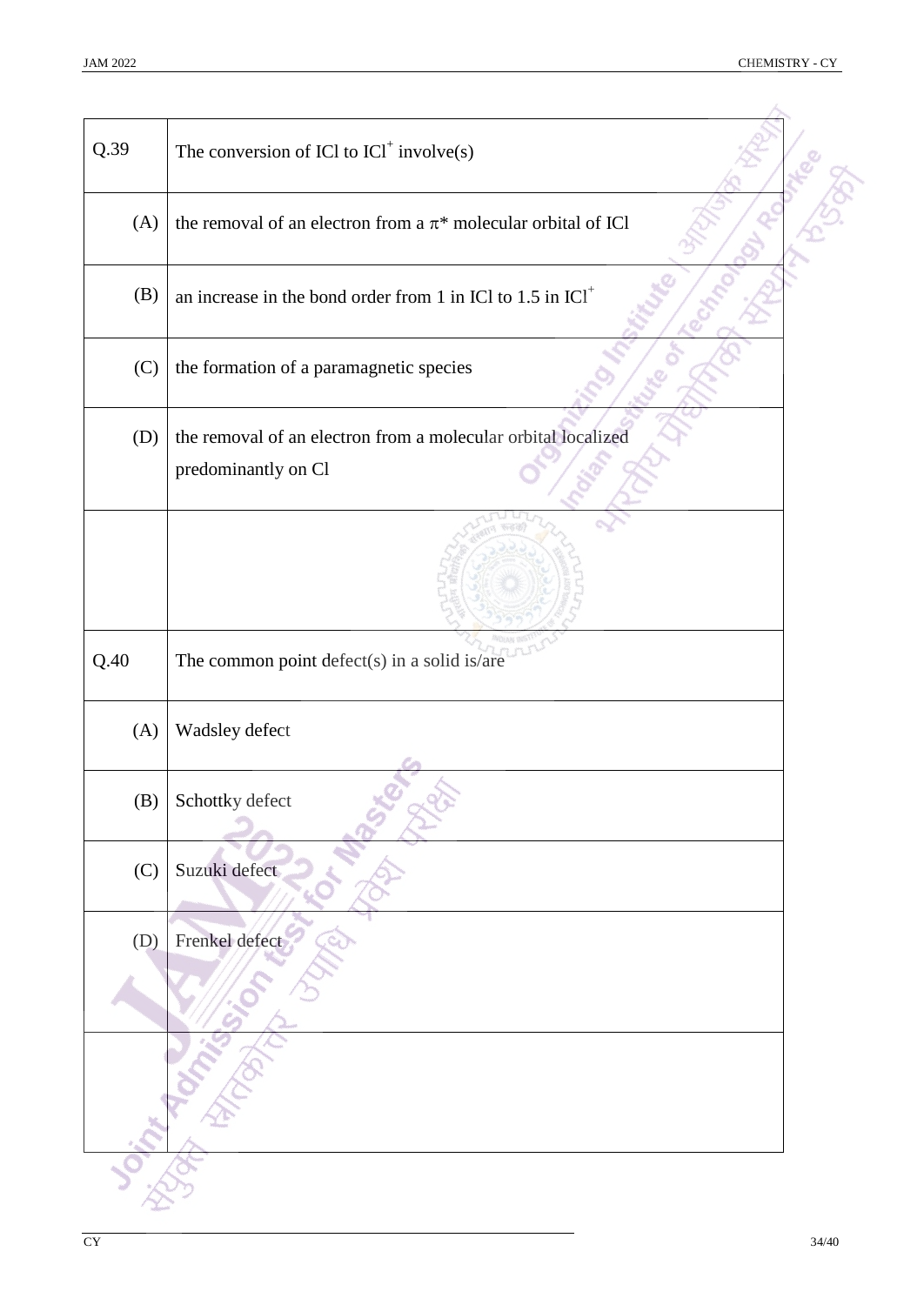|      | Section C: Q.41 - Q.50 Carry ONE mark each.                                           |  |
|------|---------------------------------------------------------------------------------------|--|
| Q.41 | Among the following                                                                   |  |
|      |                                                                                       |  |
|      | <b>NH</b><br>N.                                                                       |  |
|      |                                                                                       |  |
|      | the number of aromatic compounds is $\_\_$                                            |  |
|      |                                                                                       |  |
| Q.42 | The number of stereoisomers possible for the major product formed                     |  |
|      | in the reaction                                                                       |  |
|      | HBr<br>LE<br>$C^{2}$ CH <sub>2</sub><br>(1 equivalent)<br>$Ph_{\sim}$<br>Ĥ<br>is<br>Ò |  |
|      |                                                                                       |  |
|      |                                                                                       |  |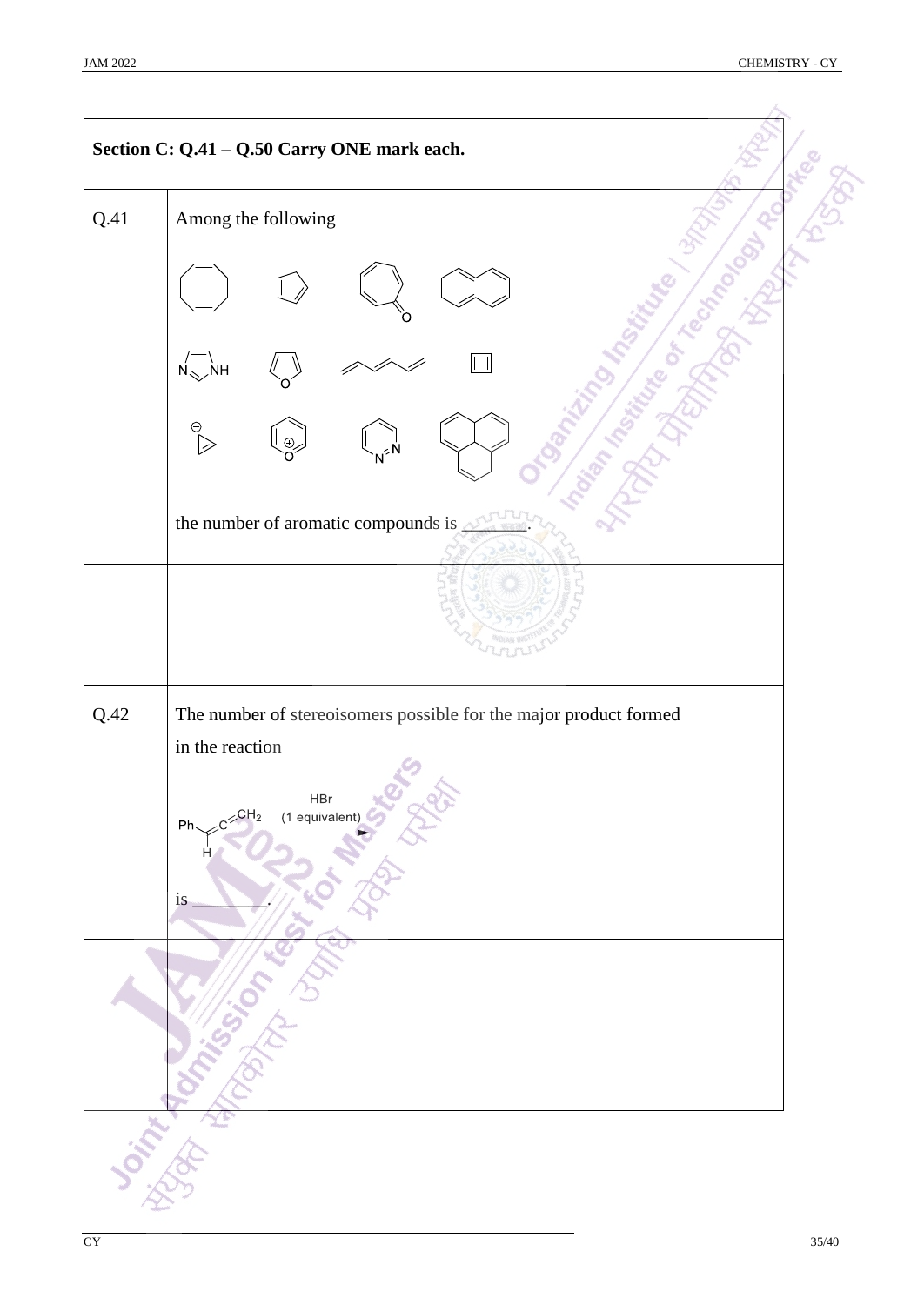| Q.43 | The number of signals observed in the ${}^{1}H$ NMR spectrum of the compound |  |
|------|------------------------------------------------------------------------------|--|
|      | Me                                                                           |  |
|      |                                                                              |  |
|      | Me<br>Me                                                                     |  |
|      | Me<br>Me                                                                     |  |
|      | Me                                                                           |  |
|      |                                                                              |  |
|      | is                                                                           |  |
|      |                                                                              |  |
|      |                                                                              |  |
| Q.44 | The reaction of 122 g of benzaldehyde with 108 g of phenylhydrazine          |  |
|      | gave 157 g of the product                                                    |  |
|      |                                                                              |  |
|      |                                                                              |  |
|      |                                                                              |  |
|      | The yield of the product is _______ %. (round off to the nearest integer)    |  |
|      |                                                                              |  |
|      |                                                                              |  |
|      |                                                                              |  |
| Q.45 | The B-B bond order in $B_2$ is $\triangle$                                   |  |
|      |                                                                              |  |
|      |                                                                              |  |
|      |                                                                              |  |
| Q.46 | The number of unpaired electrons in $[Co(H_2O)_6]^{2+}$ is _______.          |  |
|      |                                                                              |  |
|      |                                                                              |  |
|      |                                                                              |  |
| Q.47 | The number of significant figures in $5.0820 \times 10^2$ is _______.        |  |
|      |                                                                              |  |
|      |                                                                              |  |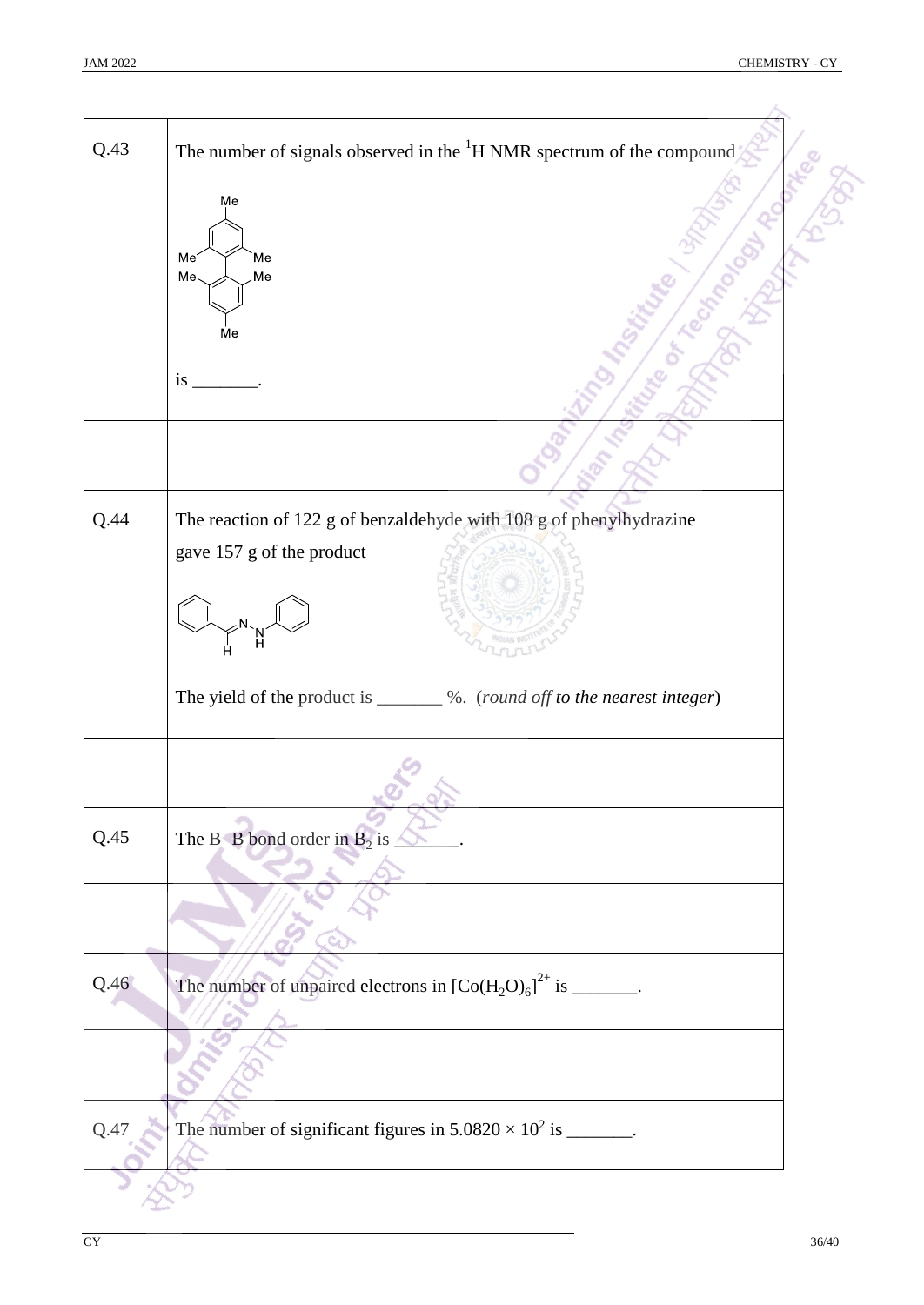| Q.48 | The <i>d</i> spacing for the first-order X-ray ( $\lambda = 1.54$ Å) diffraction event of metallic |
|------|----------------------------------------------------------------------------------------------------|
|      |                                                                                                    |
|      |                                                                                                    |
|      |                                                                                                    |
|      |                                                                                                    |
|      |                                                                                                    |
| Q.49 | The volume fraction for an element in an $fcc$ lattice is<br>(round off to two decimal places)     |
|      |                                                                                                    |
|      |                                                                                                    |
|      |                                                                                                    |
|      |                                                                                                    |
| Q.50 | A steady current of 1.25 A is passed through an electrochemical cell for                           |
|      | 1.5 h using a 12 V battery. The total charge, Q, drawn during this process                         |
|      | is _______ Coulombs. (round off to the nearest integer)                                            |
|      |                                                                                                    |
|      |                                                                                                    |
|      | Joseph Manufacturer Library Manufacturer                                                           |
|      |                                                                                                    |
|      |                                                                                                    |
|      |                                                                                                    |
|      |                                                                                                    |
|      |                                                                                                    |
|      |                                                                                                    |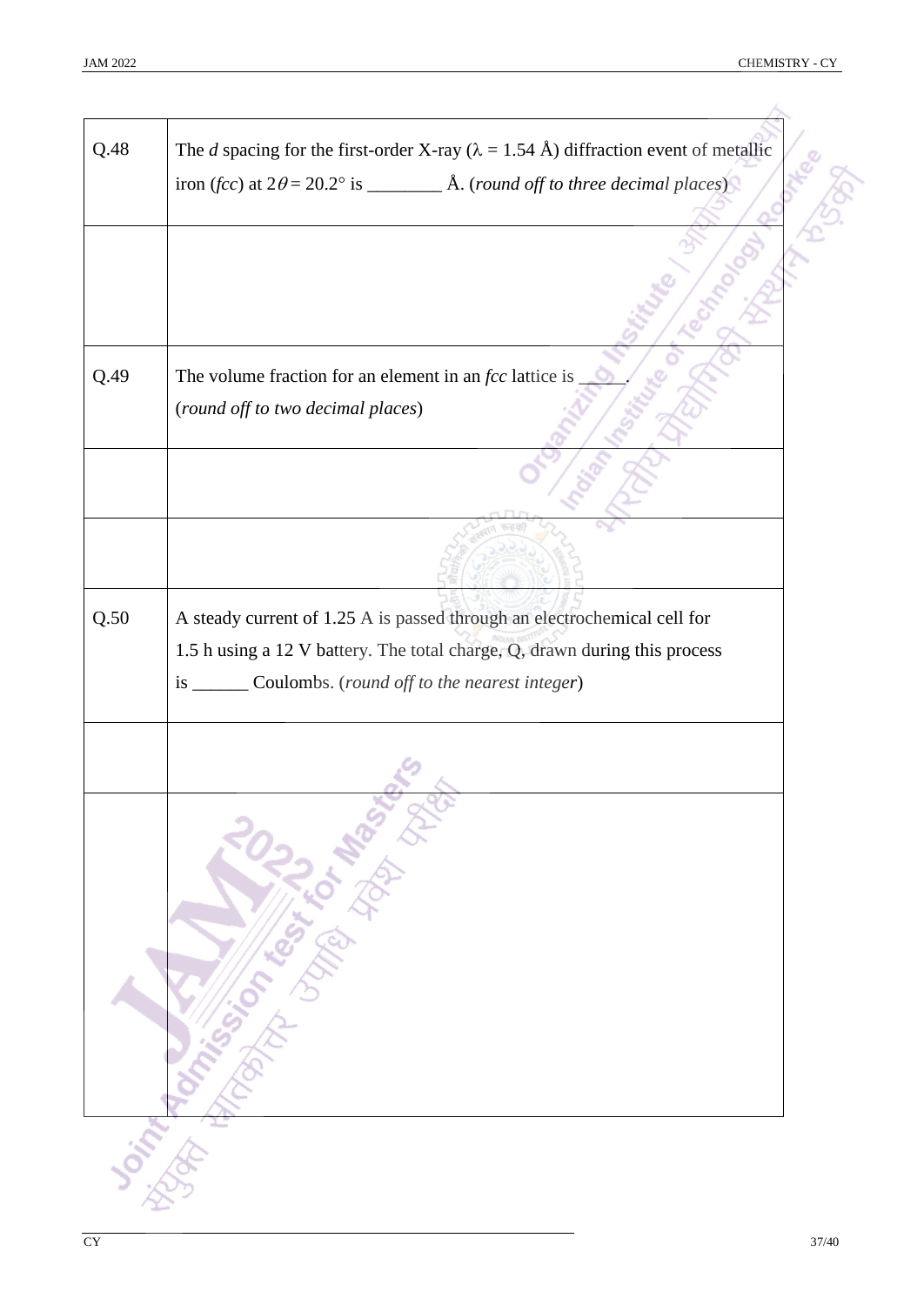|      | Section C: Q.51 - Q.60 Carry TWO marks each.                                                                                                                                                                                                                                                                                                          |
|------|-------------------------------------------------------------------------------------------------------------------------------------------------------------------------------------------------------------------------------------------------------------------------------------------------------------------------------------------------------|
| Q.51 | The specific rotation of optically pure $(R)$ -1-phenylethylamine is<br>+40 (neat, $20^{\circ}$ C). A synthetic sample of the same compound is shown<br>to contain 4:1 mixture of $(S)$ - and $(R)$ -enantiomers.<br>The specific rotation of the neat sample at 20 $^{\circ}$ C is<br>(round off to the nearest integer)                             |
|      |                                                                                                                                                                                                                                                                                                                                                       |
| Q.52 | The number of $\beta$ particles emitted in the nuclear reaction $^{238}_{92}U \rightarrow ^{206}_{82}Pb$<br>$is$ $\qquad$ .                                                                                                                                                                                                                           |
| Q.53 | Iron is extracted from its ore via the reaction<br>$\text{Fe}_2\text{O}_3$ + 3 CO $\rightarrow$ 2 Fe + 3 CO <sub>2</sub><br>The volume of CO (at STP) required to produce 1 kg of iron<br>liters.<br>$is$ <sub><math>-</math></sub><br>(round off to the nearest integer)<br>[Given: Atomic wt. of Fe = 56; assume STP to be $0^{\circ}$ C and 1 atm] |
|      |                                                                                                                                                                                                                                                                                                                                                       |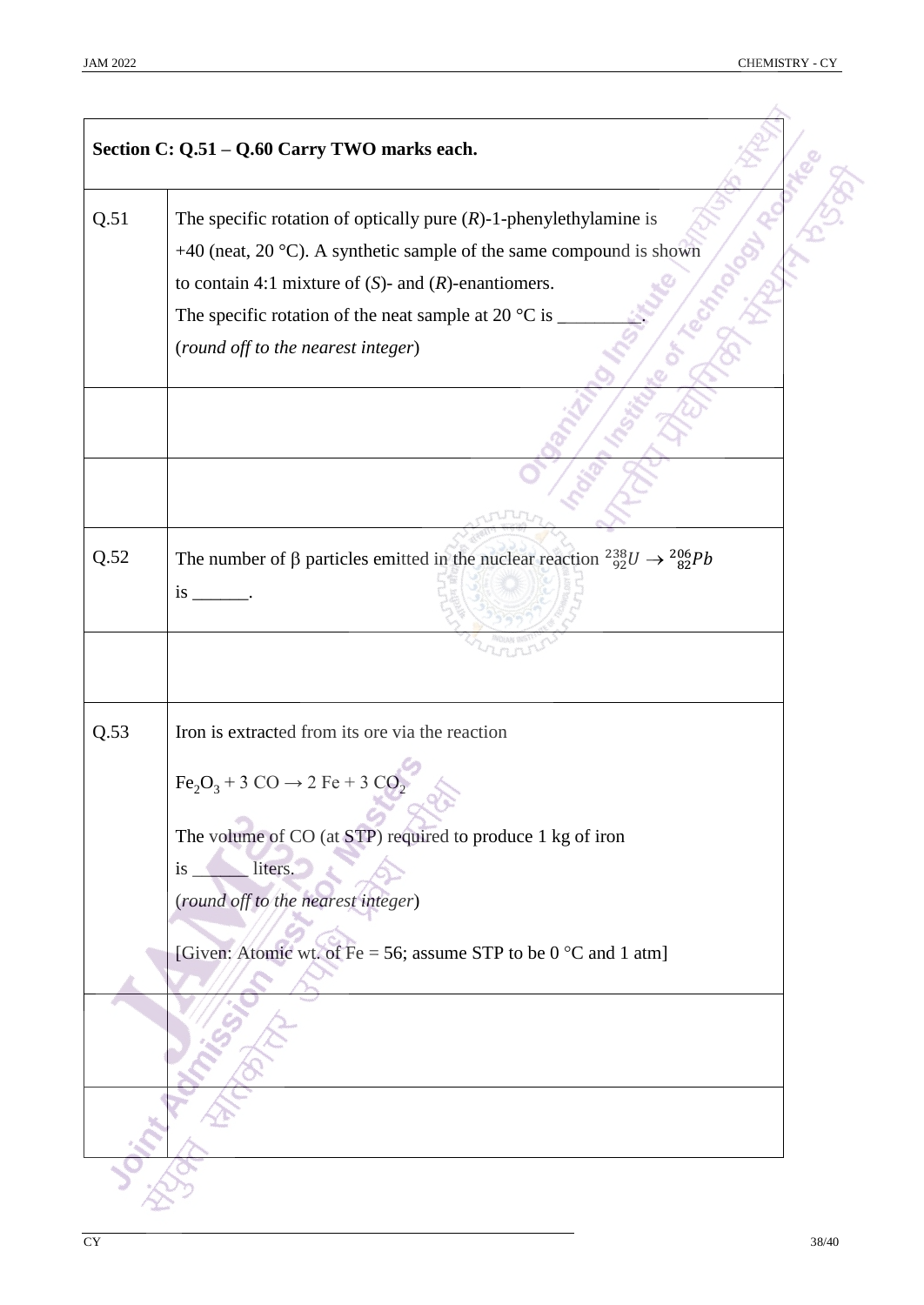| Q.54 | Total degeneracy (number of microstates) for a $Ti3+$ ion in                                                 |
|------|--------------------------------------------------------------------------------------------------------------|
|      | spherical symmetry is _______.                                                                               |
|      |                                                                                                              |
|      |                                                                                                              |
| Q.55 | A galvanic electrochemical cell made of $\text{Zn}^{2+}/\text{Zn}$ and $\text{Cu}^{2+}/\text{Cu}$ half-cells |
|      | produces 1.10 V at 25 °C. The ratio of $[Zn^{2+}]$ to $[Cu^{2+}]$ is maintained at 1.0.                      |
|      | The $\Delta G^{\circ}$ for the reaction when 1.0 mol of Zn gets dissolved is $\Box$<br>kJ.                   |
|      | (round off to the nearest integer)                                                                           |
|      | [Given: Faraday's constant = $96485$ C mol <sup>-1</sup> ]                                                   |
|      |                                                                                                              |
|      |                                                                                                              |
|      |                                                                                                              |
| Q.56 | At constant volume, 1.0 kJ of heat is transferred to 2 moles of an ideal gas at                              |
|      | 1 atm and 298 K. The final temperature of the ideal gas is _______ K.                                        |
|      | (round off to one decimal place)                                                                             |
|      | [Given: $R = 8.314$ J K <sup>-1</sup> mol <sup>-1</sup> ]                                                    |
|      |                                                                                                              |
|      |                                                                                                              |
| Q.57 | Two close lying bands in a UV spectrum occur at 274 nm and 269 nm. The                                       |
|      | magnitude of the energy gap between the two bands is $\_\_\_\_$ cm <sup>-1</sup> .                           |
|      | (round off to the nearest integer)                                                                           |
|      |                                                                                                              |
|      |                                                                                                              |
|      |                                                                                                              |
|      |                                                                                                              |